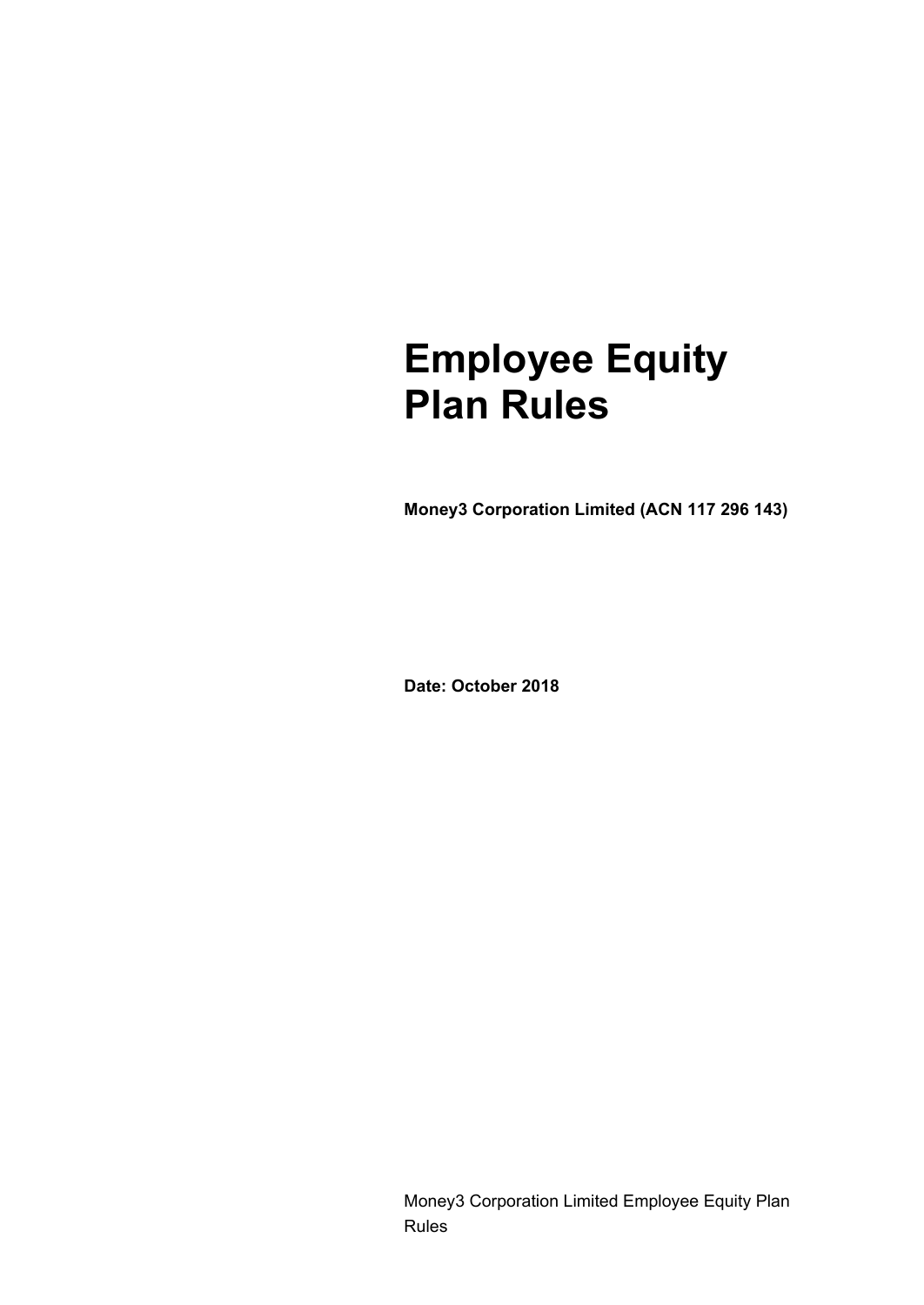# **Contents**

| <b>Plan Rules</b>                                                     |                                                     | 3  |
|-----------------------------------------------------------------------|-----------------------------------------------------|----|
| 1.                                                                    | Operation                                           | 3  |
| 2.                                                                    | Definitions and Interpretations                     | 3  |
| <b>Applicable Law</b> means one or more, as the context requires, of: |                                                     | 3  |
| 3.                                                                    | <b>Deferred Taxation</b>                            | 10 |
| 4.                                                                    | Invitation to participate in the Plan               | 10 |
| 5.                                                                    | Application to participate in the Plan              | 12 |
| 6.                                                                    | <b>Provision of Awards</b>                          | 13 |
| 7.                                                                    | <b>Trustee</b>                                      | 14 |
| 8.                                                                    | Non-transferable Awards                             | 15 |
| 9.                                                                    | Vesting of Rights and Options                       | 15 |
| 10.                                                                   | <b>Exercise of Rights and Options</b>               | 16 |
| 11.                                                                   | <b>Vesting of Performance Shares</b>                | 17 |
| 12.                                                                   | Share trading policy                                | 19 |
| 13.                                                                   | Ranking                                             | 19 |
| 14.                                                                   | <b>Holding Lock</b>                                 | 19 |
| 15.                                                                   | Lapse of Rights, Options and Performance Shares     | 20 |
| 16.                                                                   | Restrictions on dealing with Shares                 | 21 |
| 17.                                                                   | Share issues                                        | 22 |
| 18.                                                                   | <b>Dividends</b>                                    | 22 |
| 19.                                                                   | Meetings and voting                                 | 23 |
| 20.                                                                   | Transfer of Shares held by Trustee                  | 23 |
| 21.                                                                   | <b>Independent Advice</b>                           | 24 |
| 22.                                                                   | Administration of the Plan                          | 24 |
| 23.                                                                   | Contracts of employment and other employment rights | 25 |
| 24.                                                                   | Connection with other plans                         | 26 |
| 25.                                                                   | Plan costs                                          | 26 |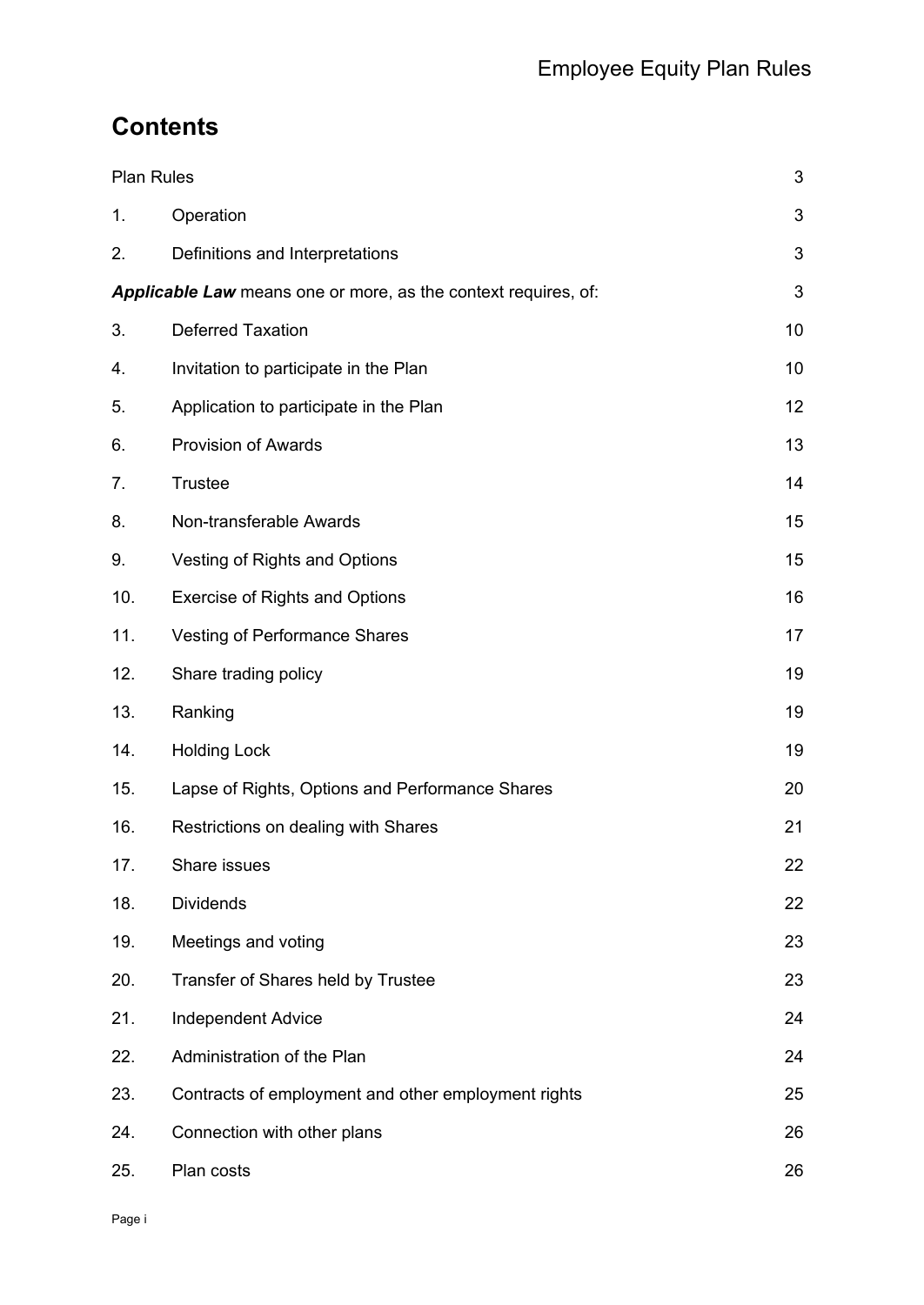| 26. | Overseas employees        | 26 |
|-----|---------------------------|----|
| 27. | Overriding restriction    | 27 |
| 28. | <b>Amendment to Rules</b> | 27 |
| 29. | Waiver                    | 28 |
| 30. | Severance                 | 28 |
| 31. | <b>Notices</b>            | 28 |
| 32. | Governing Law             | 28 |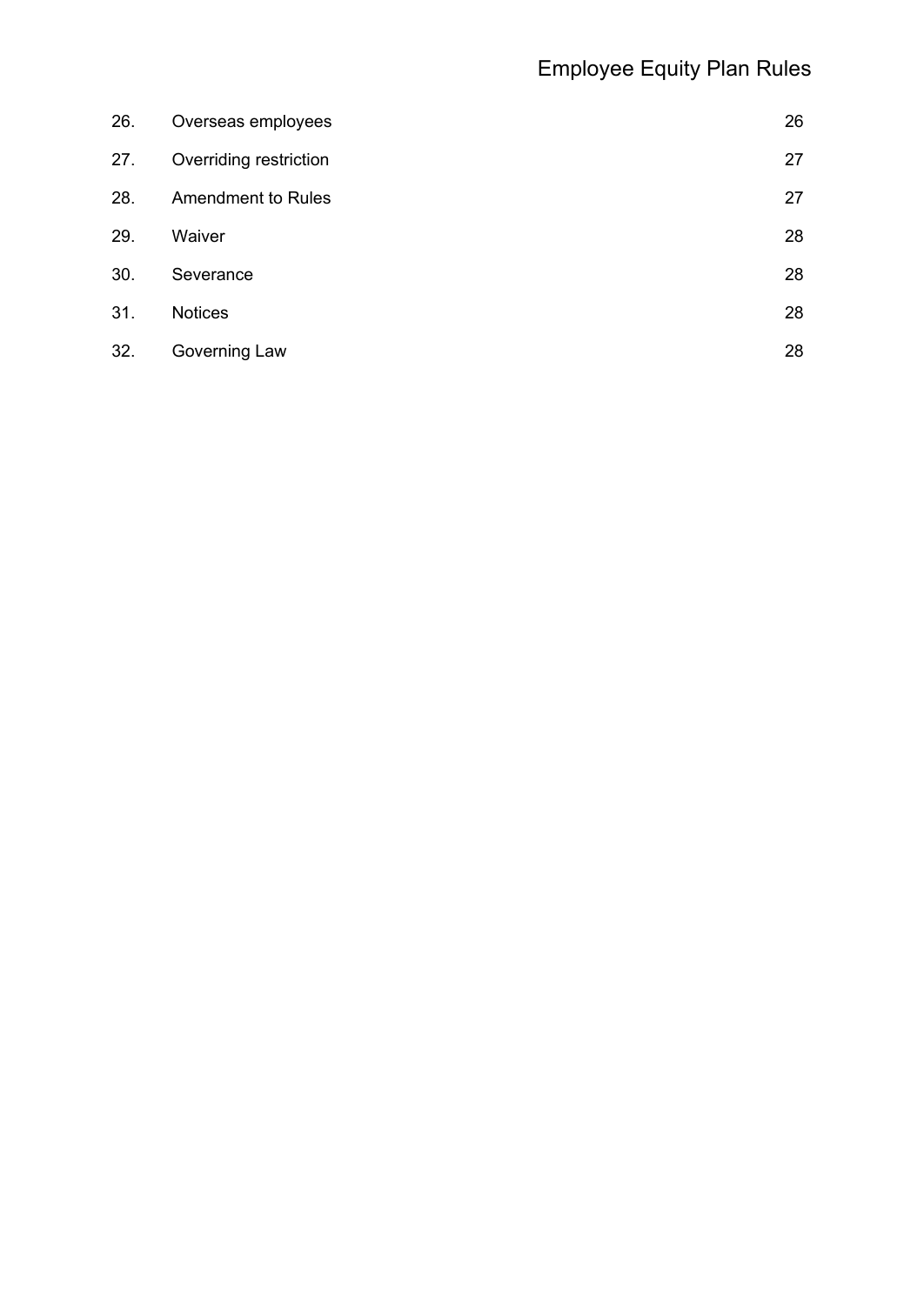# <span id="page-3-0"></span>**Plan Rules**

# <span id="page-3-1"></span>**1. Operation**

# 1.1 Operation of the Plan

These are the Rules of the Plan. The Company and the Participants are bound by these Rules.

# 1.2 Purpose of the Plan

The Plan has been adopted to promote performance-based remuneration to incentivise employees of the Group.

1.3 Objective of the Plan

The objective of the Plan is to assist in the reward, retention and motivation of employees of the Group by enabling Eligible Participants to acquire Shares.

1.4 Commencement of the Plan

The Plan commences on a date to be determined by the Board.

# <span id="page-3-2"></span>**2. Definitions and Interpretations**

2.1 Definitions

In these Rules, unless the context otherwise requires:

<span id="page-3-3"></span>*Applicable Law* means one or more, as the context requires, of:

- <span id="page-3-4"></span>(a) the Corporations Act;
- (b) Corporations Regulations;
- (c) the Listing Rules;
- (d) any other applicable securities laws;
- <span id="page-3-5"></span>(e) the constitution of the Company;
- (f) the common law, principles of equity, and laws made by parliament (and laws made by parliament include State, Territory and Commonwealth laws and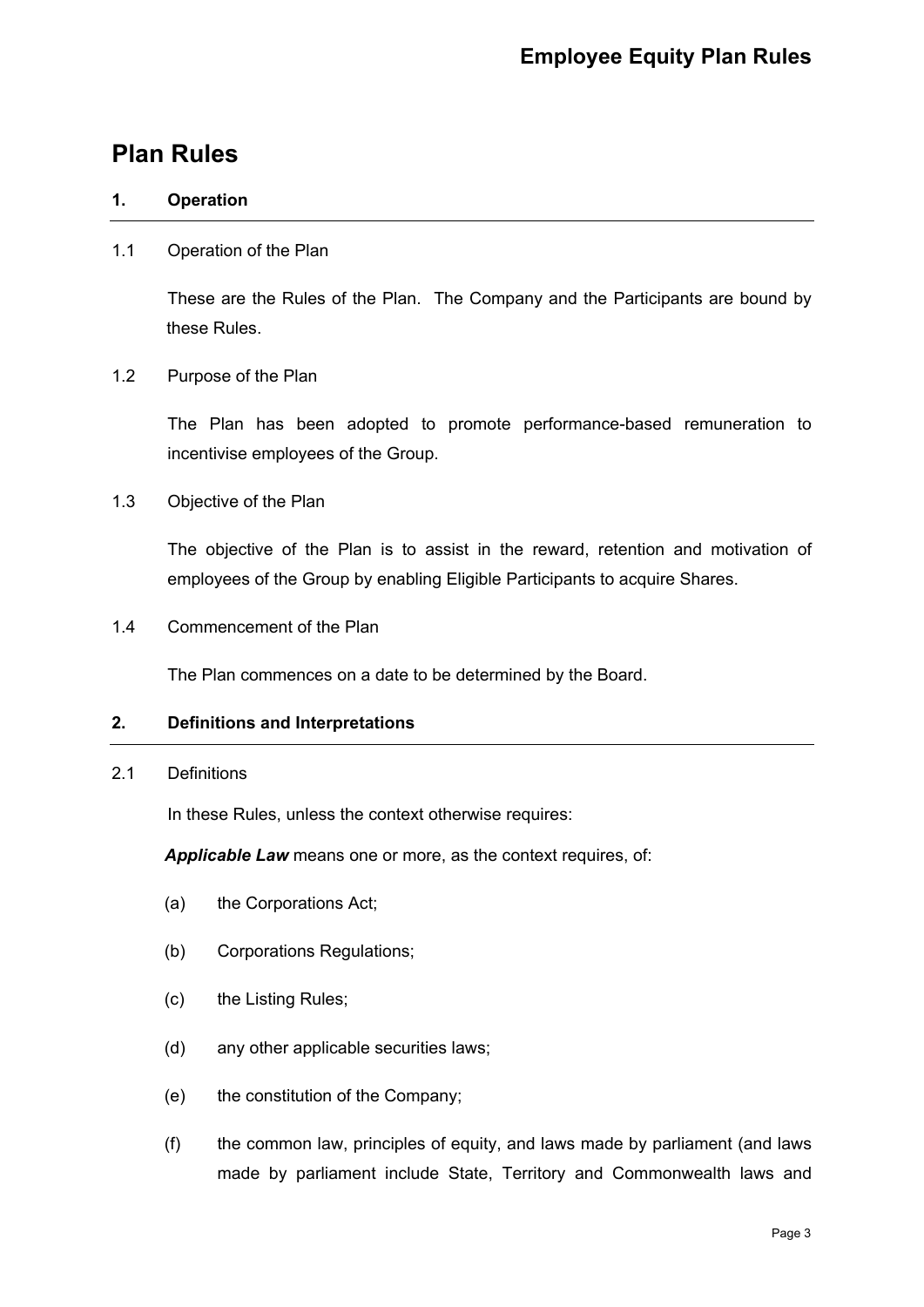regulations and other instruments under them, and consolidations, amendments, re-enactments or replacements of any of them); and

- <span id="page-4-1"></span><span id="page-4-0"></span>(g) any practice note, policy statement, class order, declaration, guideline, policy or procedure authorising or entitling ASIC or ASX to regulate, implement or enforce, either directly or indirectly:
	- (i) a provision of the laws, regulations, rules or constitution referred to in paragraphs [\(a\)](#page-3-4) to [\(e\)](#page-3-5) above;
	- (ii) any agreement or deed made under the laws, regulations, rules or constitution referred to in paragraphs [\(a\)](#page-3-4) to [\(e\)](#page-3-5) above; or
	- (iii) a person's conduct or proposed conduct under the laws, regulations, rules or constitution referred to in paragraphs [\(a\)](#page-3-4) to [\(e\)](#page-3-5) above, or any agreement or deed referred to in paragraph [\(g\)](#page-4-0)[\(ii\)](#page-4-1) above.

*Application* means an application for Awards made by an Eligible Participant pursuant to the terms of an Invitation.

*Application Date* has the meaning given to that term in Rule 4.2(j).

*Application Form* means the form that the Board determines is to be used to participate in the Plan in response to an Invitation.

*Application for Withdrawal of Restricted Shares* means a duly completed and executed written request by a Participant to the Company or as directed by the Company (in a form approved by the Board) to:

- (a) transfer to, or on behalf of, the Participant some or all of the Participant's Restricted Shares; or
- (b) sell, on behalf of the Participant, some or all of the Participant's Restricted Shares.

*Acquisition Date* means, in respect of an Option or a Right, the date the Board resolves to accept an Application Form from an Eligible Participant or Associate (as applicable) and to issue the Option or Right to the applicant.

*ASIC* means the Australian Securities and Investment Commission.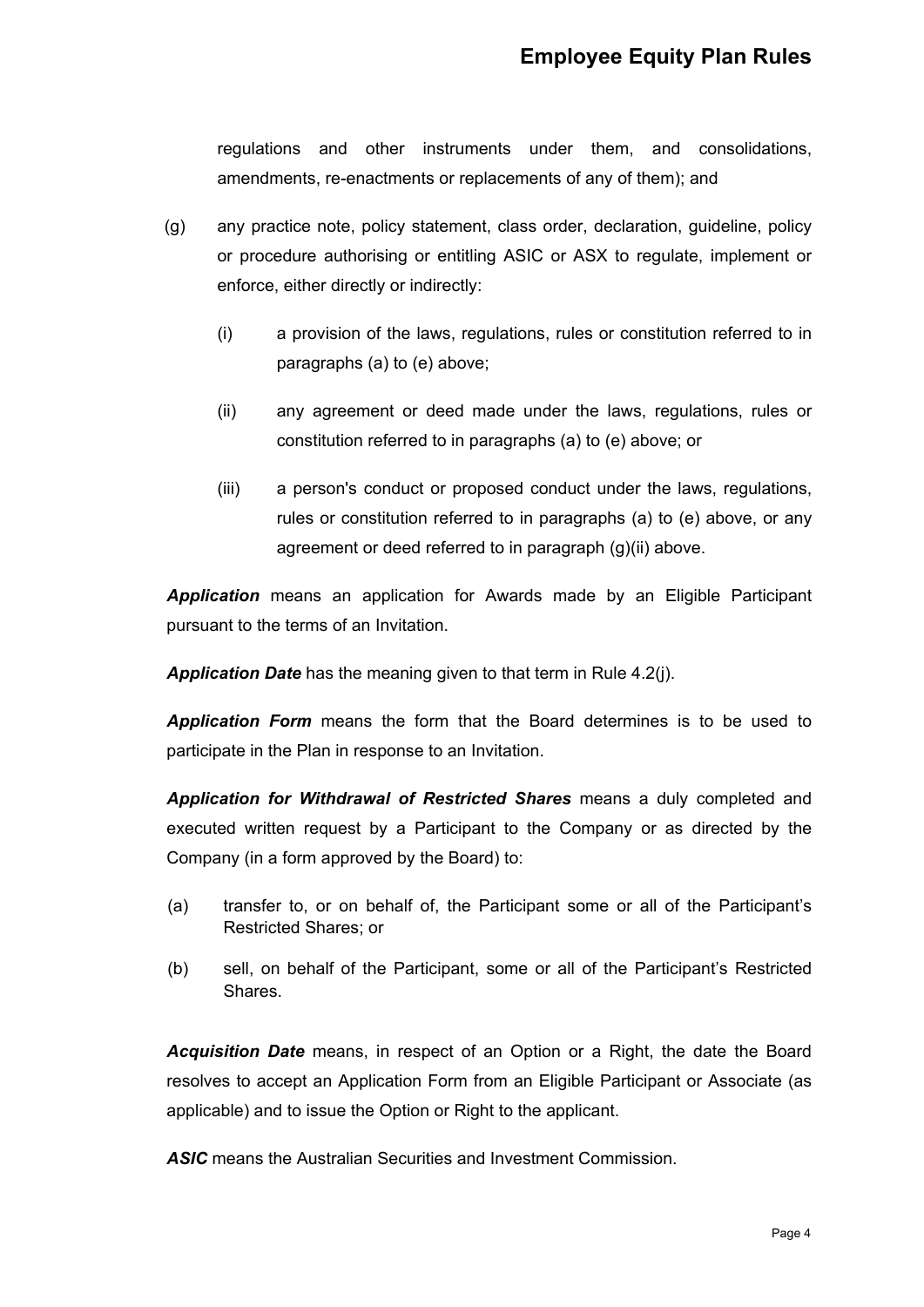*Associate* has the same meaning as in the ITAA 36 but excludes self-managed superannuation funds;

*ASX* means ASX Limited (ACN 008 624 691), Australian Securities Exchange or the Australian Stock Exchange as appropriate.

# *Award* means:

- (a) an Option;
- (b) a Right;
- (c) a Share; or
- (d) a Performance Share,

as applicable.

*Board* means the board of directors of the Company or its duly appointed representative(s).

*Business Day* means a day other than a Saturday, Sunday or public holiday in Melbourne, Australia.

*Cashless Exercise Facility* has the meaning given in Rule 10.4(a).

*Class Order* means ASIC Class Order 14/1000 or any subsequent and/or replacement class order issued by ASIC.

*Company* means Money3 Corporation Limited (ACN 117 296 143).

*Corporations Act* means the Corporations Act 2001 (Cth).

*Corporation Regulations* means Corporations Regulations 2001 (Cth), as amended from time to time.

**Director** means a director of a Group Company and includes both executive and non-executive directors.

*Eligible Participant* means an employee (full-time, part-time or causal) of a Group Company or its contractors and Associates as the Board determines from time to time, a Director or any other person who is declared by the Board to be eligible to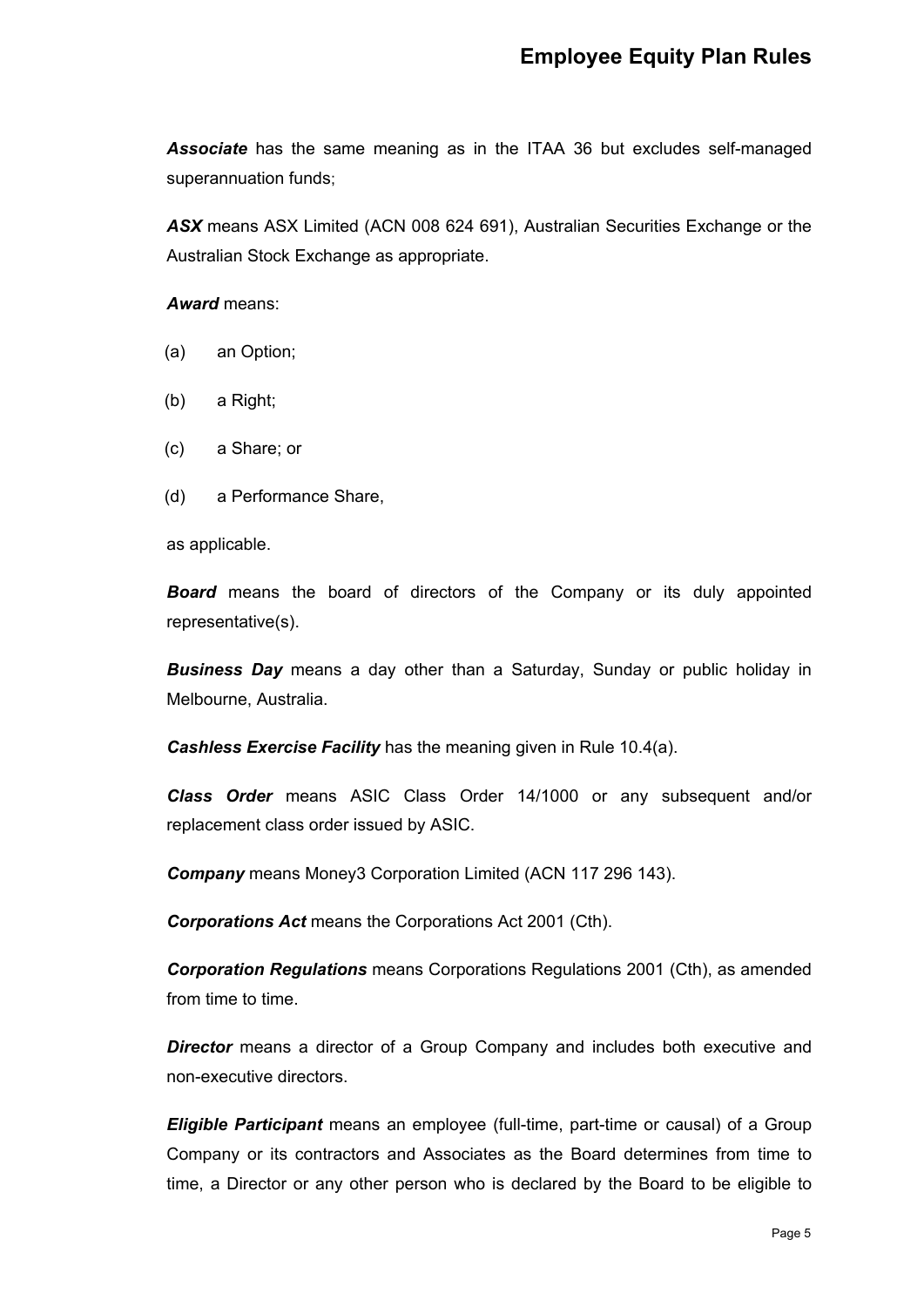receive Awards under the Plan and who otherwise meets the criteria of an eligible participant under the Class Order.

**Exercise Condition** means any criteria, requirements or conditions determined by the Board and set out in the Invitation in accordance with Rule 4.2(f), which must be met (notwithstanding the satisfaction of any Performance Hurdles and/or Service Conditions) in order for any Vested Awards to be exercisable.

*Exercise Price* means, subject to Rule 6.2:

- (a) in relation to a Right, a nil amount, unless otherwise determined by the Board and specified in the Invitation, or
- (b) in relation to an Option, the amount payable on exercise of that Option, as specified in the Invitation.

*First Exercise Date* has the meaning given in Rule 4.2(g).

*Group* means the Company and its Related Bodies Corporate from time to time.

*Group Company* means a company which is a member of the Group.

*Holding Statement* has the meaning given in Rule 6.1(c)

*Invitation* means an invitation to an Eligible Participant under Rule 4 to apply to acquire Awards under the Plan.

*ITAA 36* means the Income Tax Assessment Act 1936 (Cth).

*ITAA 97* means the Income Tax Assessment Act 1997 (Cth).

*Last Exercise Date* has the meaning given in Rule 4.2 (h)

*Last Vesting Date* has the meaning given in Rule 4.2(i)

*Listing Rules* means the official listing rules of the ASX.

*Market Value* means, in relation to Shares, the average "market price" (as that term is defined in the Listing Rules) per Share (weighted by reference to volume) during a trading period, as determined by the Board and set out in the Invitation.

*Notice of Exercise* has the meaning given in Rule 10.1.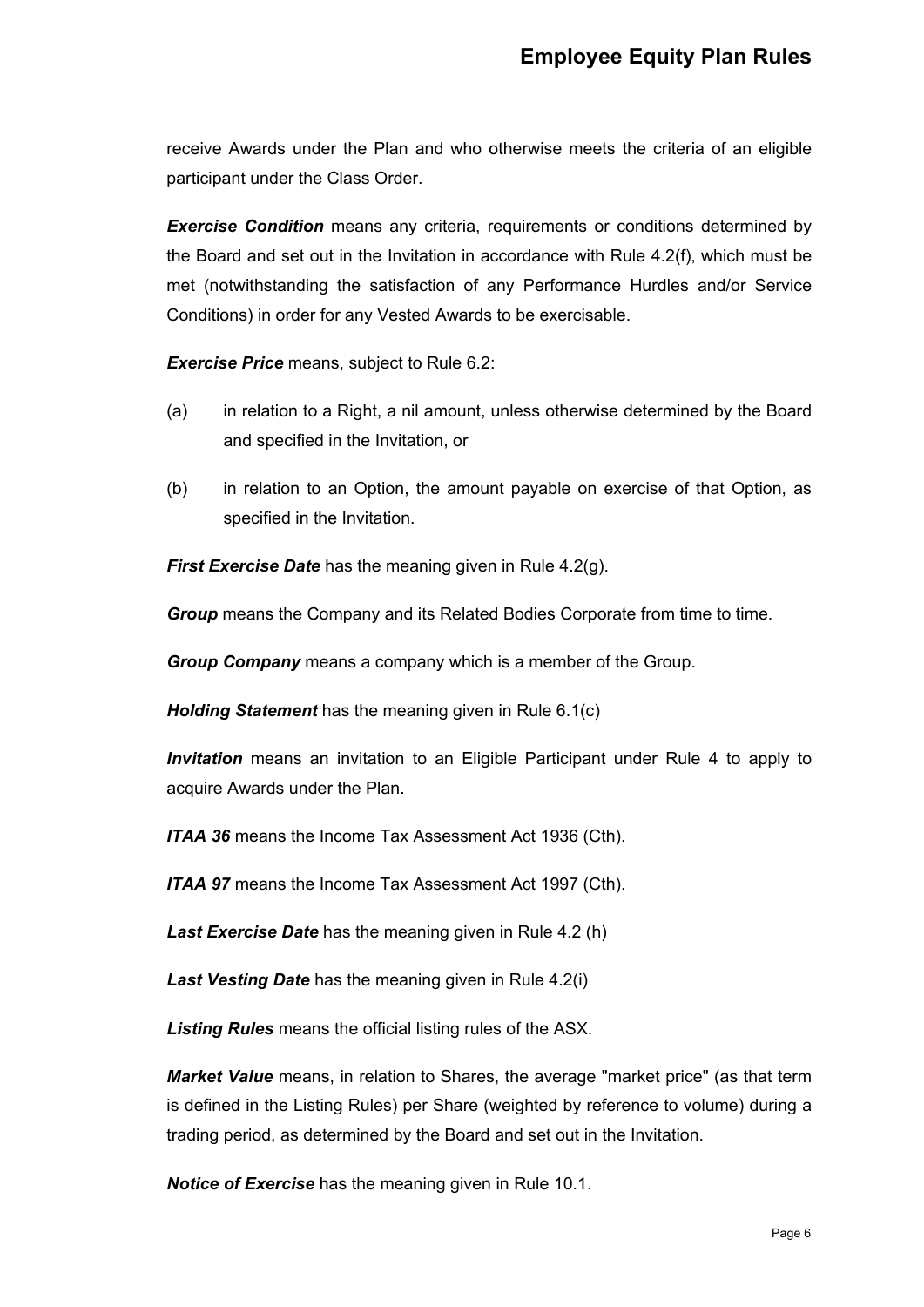**Option** means an option granted under the Plan to be issued or transferred one Share subject to the terms of these Rules and the terms of any applicable Invitation.

**Participant** means, subject to Rule 5.3, a person who, in response to an Invitation, has completed and returned a duly completed and executed Application Form on or before the Application Date (or a legal personal representative of that person duly appointed on the death or legal incapacity of that person) and whose Application has been accepted by the Board.

*Performance Hurdle* means any performance-based criteria, requirements or conditions determined by the Board and set out in the Invitation in accordance with Rule 4.2(f), which must be met prior to Awards vesting in a Participant.

*Performance Share* means a Share subject to Performance Hurdles and/or Service Conditions.

**Plan** means the employee equity incentive scheme established and operated in accordance with these Rules.

# *Qualifying Event* means:

- (a) death of a Participant;
- (b) serious injury, disability or illness which prohibits continued employment of a Participant;
- (c) the Retirement of a Participant;
- (d) the retrenchment of a Participant; or
- (e) such other circumstances which results in a Participant leaving the employment of a Group Company and which the Board determines is a Qualifying Event.

*Related Body Corporate* has the meaning in Section 9 of the Corporations Act.

*Restricted Shares* means Shares provided under the Plan (including on the exercise of an Option or Right) that the Board has determined are subject to a Restriction Period in accordance with Rule 16.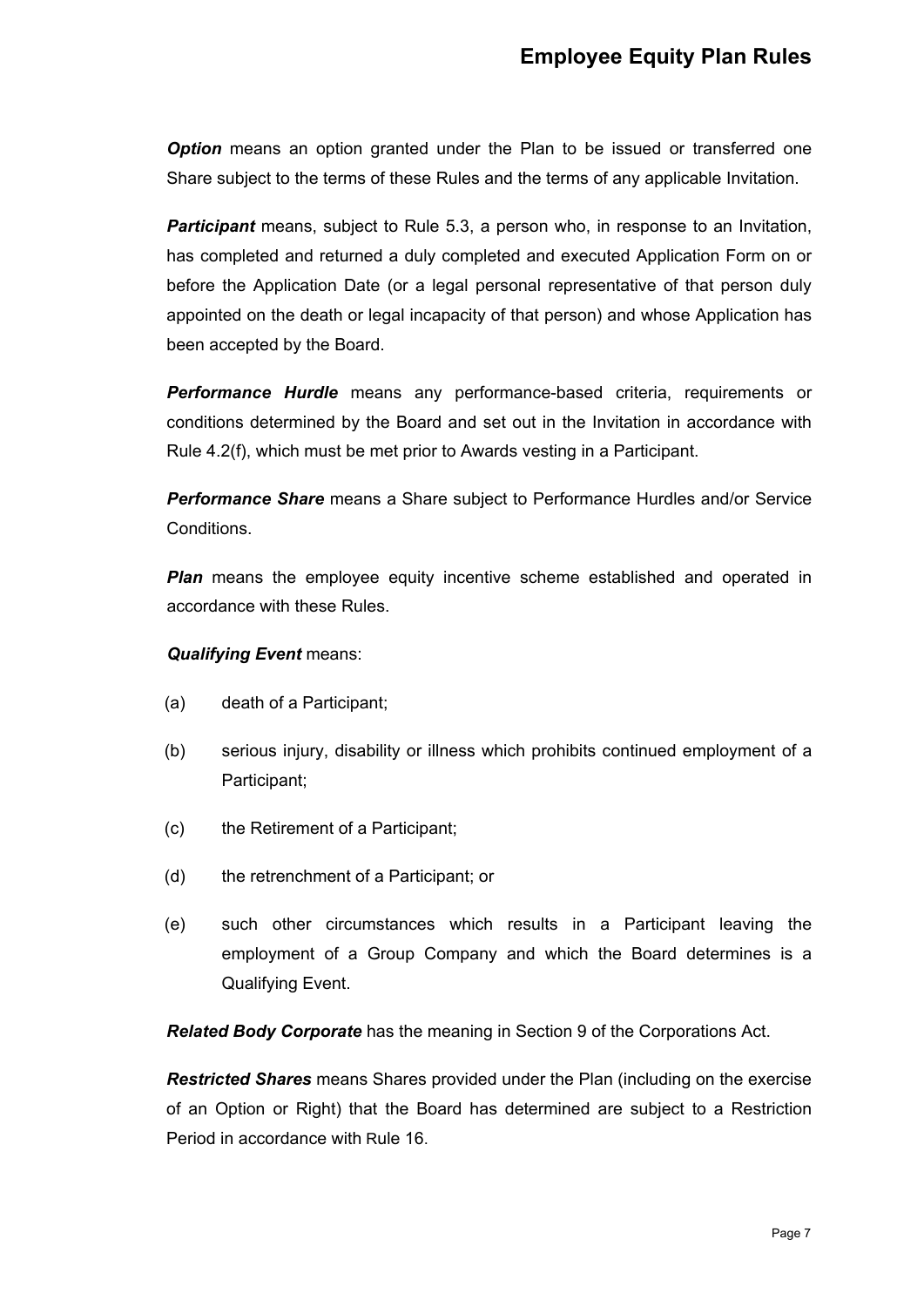*Restriction Period* means the period during which a Share provided under the Plan (including on the exercise of an Option or Right) cannot be transferred or otherwise dealt with in accordance with Rule 16.

*Retirement* means where a Participant intends to permanently cease gainful employment with a Group Company in circumstances where the Participant provides in good faith, a statutory declaration to that effect, and the Board in its absolute discretion accepts that statutory declaration.

*Right* means a right to acquire a Share (including a Performance Share) pursuant to Rule 4 on the terms set out in the Invitation.

*Rules* means these Rules (including the terms and conditions set out in an Invitation), as amended from time to time.

*Security Interest* means a mortgage, charge, pledge, lien, encumbrance or other third-party interest of any nature.

*Service Condition* means any time-based criteria, requirements or conditions determined by the Board and set out in the Invitation in accordance with Rule [4.2\(f\),](#page-11-0) which must be met prior to Awards Vesting in a Participant.

*Share* means a fully-paid ordinary share in the capital of the Company.

*Shareholder Approval* means any prior consent or affirming resolution that needs to be obtained from shareholders of the Company before an action is taken or a determination is made under these Rules.

*TAA 53* means the Taxation Administration Act 1953 (Cth).

*Trust* means the Money3 Employee Equity Trust being an employee equity trust established by the Company for the sole purpose of acquiring or being issued Awards on behalf of the Participants in accordance with the terms of these Rules, or on behalf employees of the Group under any other employee equity incentive scheme established by the Company from time to time.

*Trust Deed* means the trust deed of the Trust executed by the Company and the Trustee.

*Trustee* means, at the date of these Rules, Pacific Custodians Pty Ltd ACN 009 682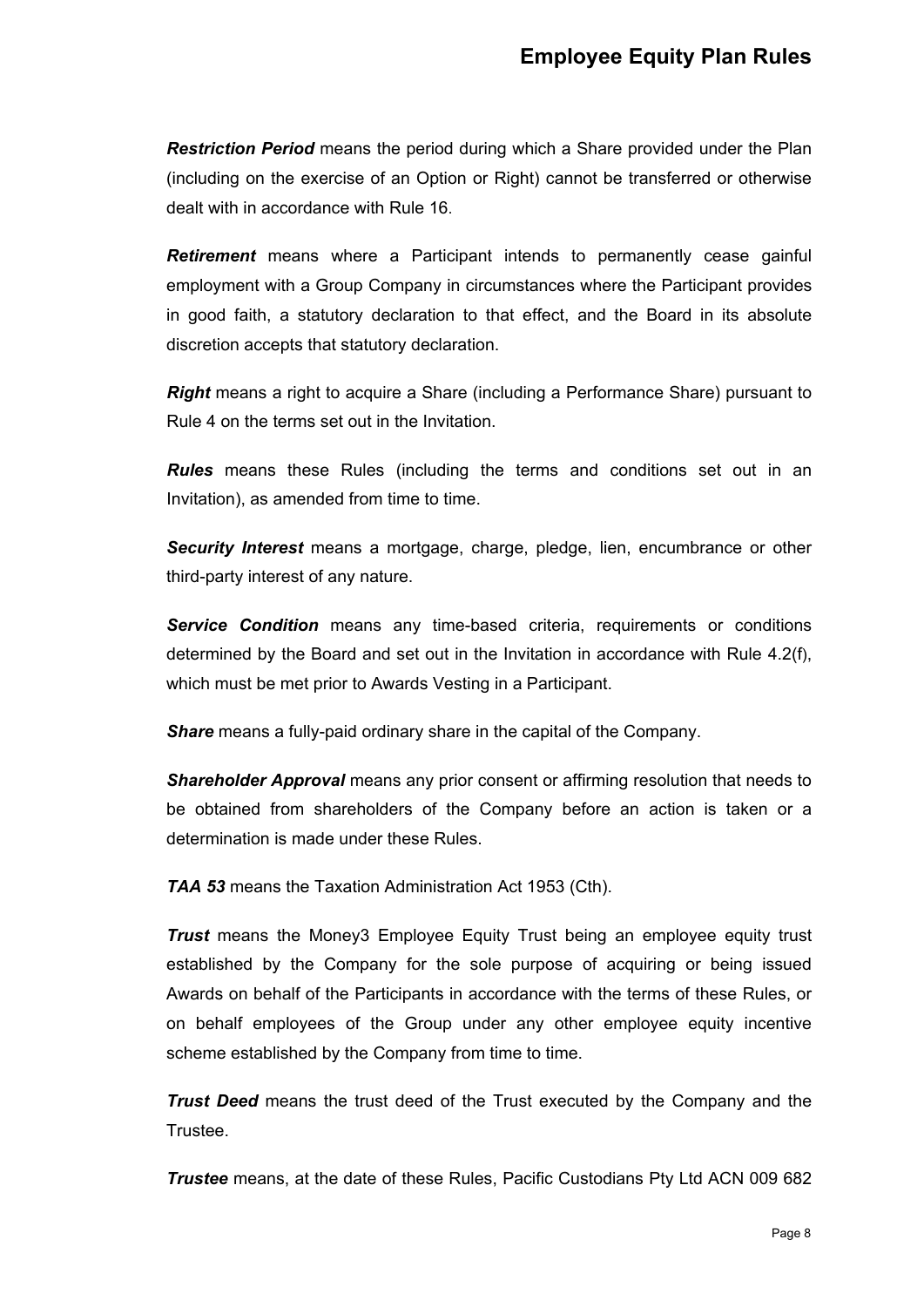866 and any other replacement trustee of the Trust appointed from time to time under the terms of the Trust Deed.

**Vest** means an Award is no longer subject to forfeiture following the satisfaction of any Performance Hurdles, Service Conditions and/or Exercise Conditions and *Vesting* and *Vested* have similar meanings.

2.2 Interpretation

In these Rules unless the context otherwise requires:

- (a) a reference to gender includes all genders;
- (b) the singular includes the plural and conversely;
- (c) a reference to a person includes the legal personal representatives, successors and assigns of that person, and also corporations and other entities recognised by law;
- (d) a reference to any law or to the Listing Rules includes that law or the Listing Rules as amended, re-enacted or replaced and any law that supersedes that law; and
- (e) headings are for convenience only and do not affect the interpretation of these Rules;
- (f) reference to a Rule or paragraph is a reference to a Rule or paragraph of these Rules, or the corresponding Rule or Rules of this Plan as amended from time to time;
- (g) where any word or phrase is given a definite meaning in these Rules, any part of speech or other grammatical form of that word or phrase has a corresponding meaning;
- (h) where the time for doing any act, matter or thing under these Rules falls on a day which is not a Business Day, it shall be done on the next succeeding Business Day;
- (i) if an act under these Rules to be done by a party on or by a given day is done after 5.00pm on that day, it is taken to be done on the next Business Day;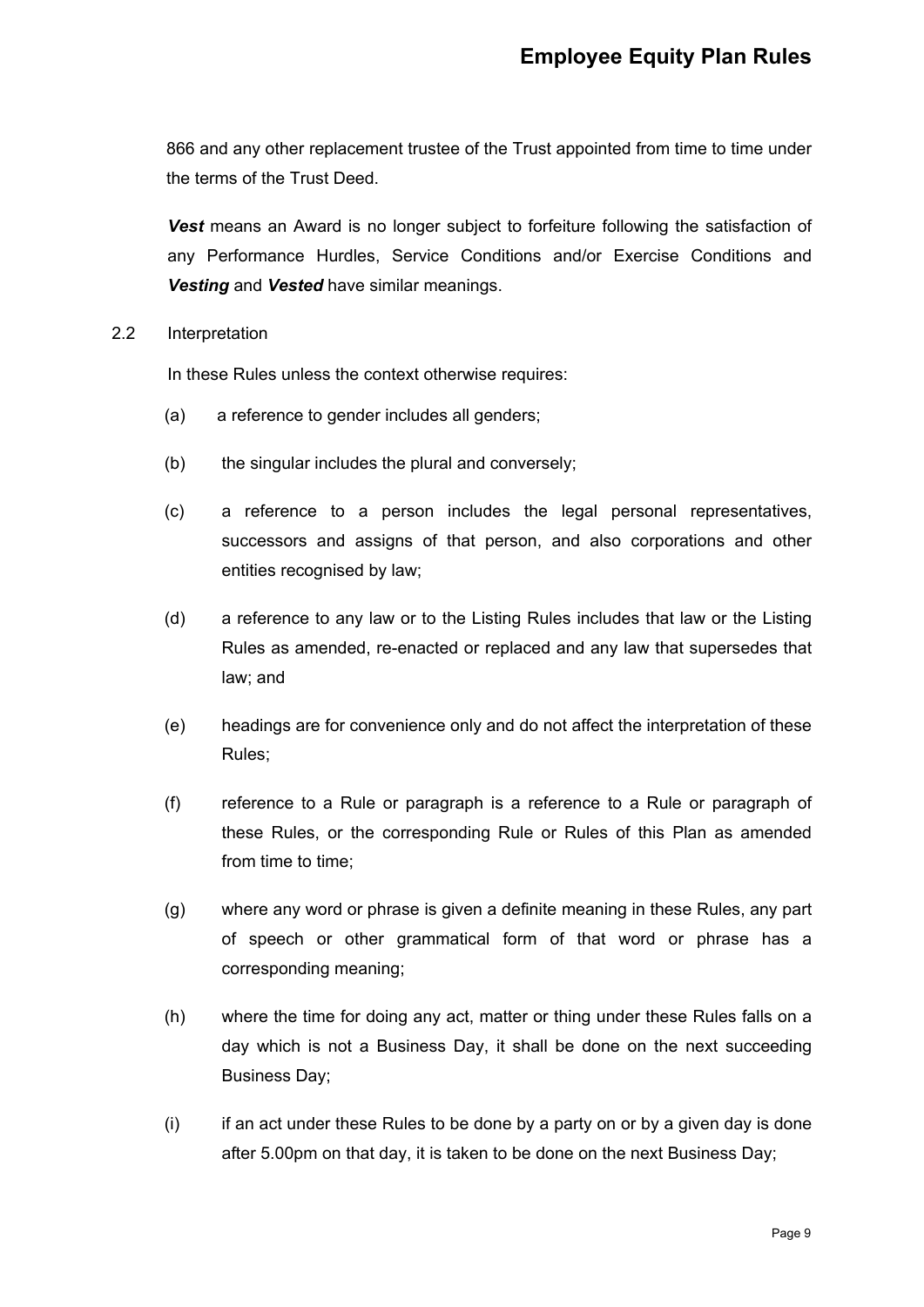- (j) a reference to time is to Melbourne, Australia time; and
- (k) a reference to an act includes an omission and a reference to doing any act includes executing a document.

# <span id="page-10-0"></span>**3. Deferred Taxation**

3.1 Application of Subdivision 83A-C of the ITAA 97

Subdivision 83A-C (Deferred inclusion of gain in assessable income) of the ITAA 97 applies to this Plan unless otherwise stipulated in the Invitation to the Eligible Participant.

### <span id="page-10-1"></span>**4. Invitation to participate in the Plan**

#### 4.1 Invitation

Subject to these Rules:

- (a) the Board may issue an Invitation to any Eligible Participant for that Eligible Participant to participate in the Plan;
- (b) the Board may stipulate in the Invitation that the Trustee subscribe for, acquire and/or be allocated an Award and hold that Award on behalf of the Participant;
- (c) the Board has absolute discretion to determine the contents of any Invitation, including, without limitation, whether upon the exercise of Options the Company's obligations in the Invitation will be satisfied by the issue of Shares or the payment of a cash equivalent, and the terms and conditions of any Vesting of Rights under the Plan, including Performance Hurdles, Service Conditions and Exercise Conditions, but such terms and conditions must be in accordance with any applicable requirements of the Listing Rules and the Corporations Act; and
- (d) the Board may amend the Invitation at any time prior to the Application Date.
- 4.2 Provision of information with Invitation

The Invitation must be in writing and include the following terms of issue of the Awards, as applicable:

- (a) the name and address of the Eligible Participant to whom the Invitation is made;
- (b) the date of the Invitation;
- (c) the nature and number of Awards to which the Invitation relates;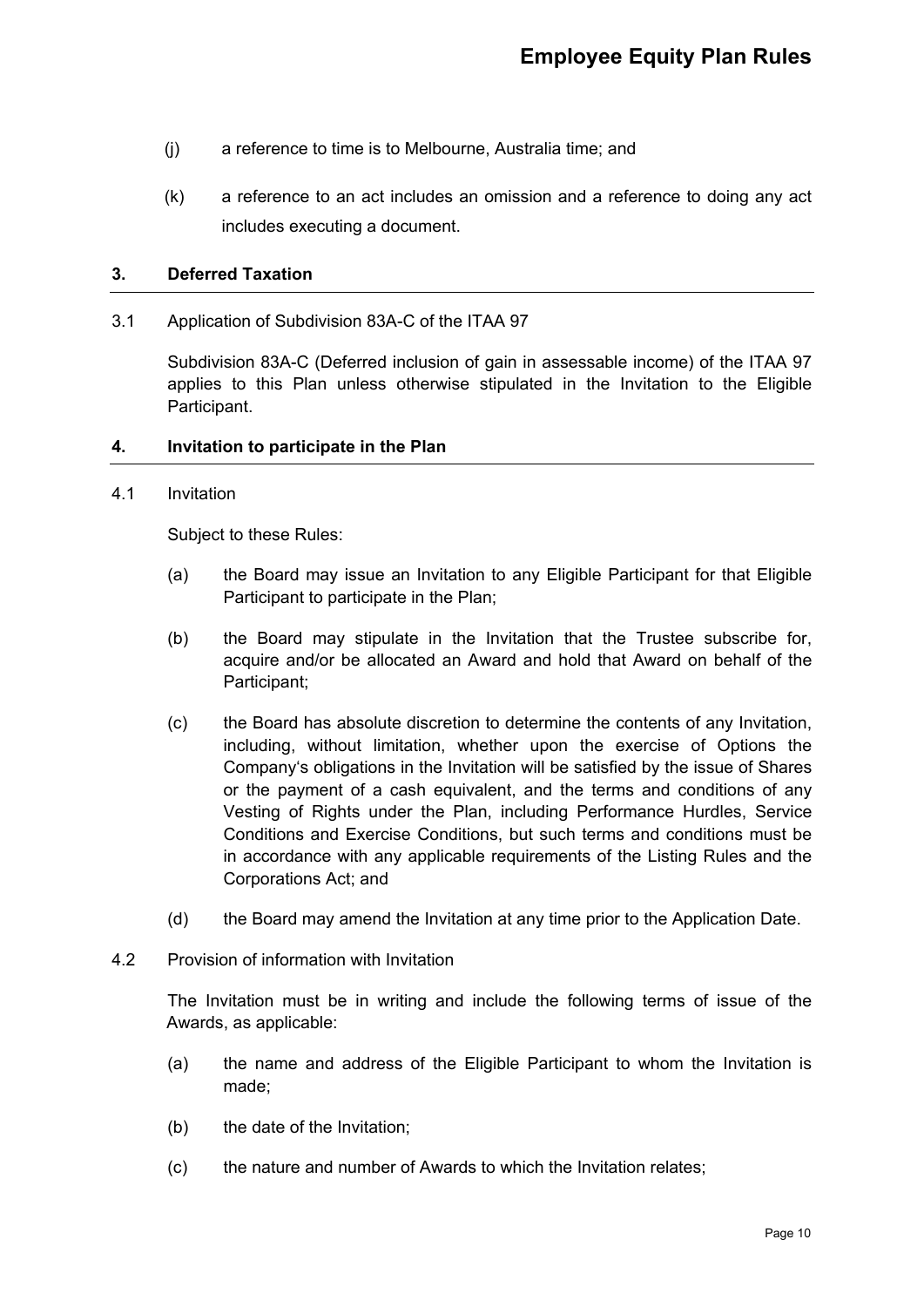- (d) the minimum number (if any) of Awards that the Eligible Participant may apply for and, if an Eligible Participant may apply for less than the number of Awards to which they are offered, the multiples (if any) in which Awards must be applied for;
- (e) the Exercise Price of the Awards (if any) or the method of calculating the exercise price of the Awards;
- <span id="page-11-0"></span>(f) the Performance Hurdles, Service Conditions and/or Exercise Conditions (if any) that are required to be satisfied;
- (g) the earliest date from which Awards may be exercised (*First Exercise Date*);
- (h) the latest date prior to which Awards may be exercised (*Last Exercise Date*);
- (i) the last date on which Awards are able to Vest (*Last Vesting Date*);
- (j) the latest date on which a duly completed Application Form must be received by the Company (*Application Date*);
- (k) whether the Trustee will hold the Awards on behalf of the Particpant;
- (l) any other terms and conditions relating to the issue of Awards which in the opinion of the Board are fair and reasonable but not inconsistent with these Rules; and
- (m) any other information or documents that Applicable Laws require the Company to give to the Eligible Participant.
- 4.3 Limit on number of Shares to be issued

An Invitation may only be made under the Plan if the number of Shares that may be acquired when aggregated with:

- (a) the number of Shares which would be issued if each outstanding Invitation or Award under this Plan or any other employee equity incentive scheme was exercised or accepted by the Board; and
- (b) the number of Shares issued during the previous three years pursuant to the Plan or any other employee equity incentive scheme.

but disregarding any Invitation given, Award acquired or Share issued by way of or as a result of:

- (c) an offer to a person situated outside of Australia at the time of receipt of the Invitation;
- (d) an Invitation which did not require disclosure to investors under the Corporations Act; or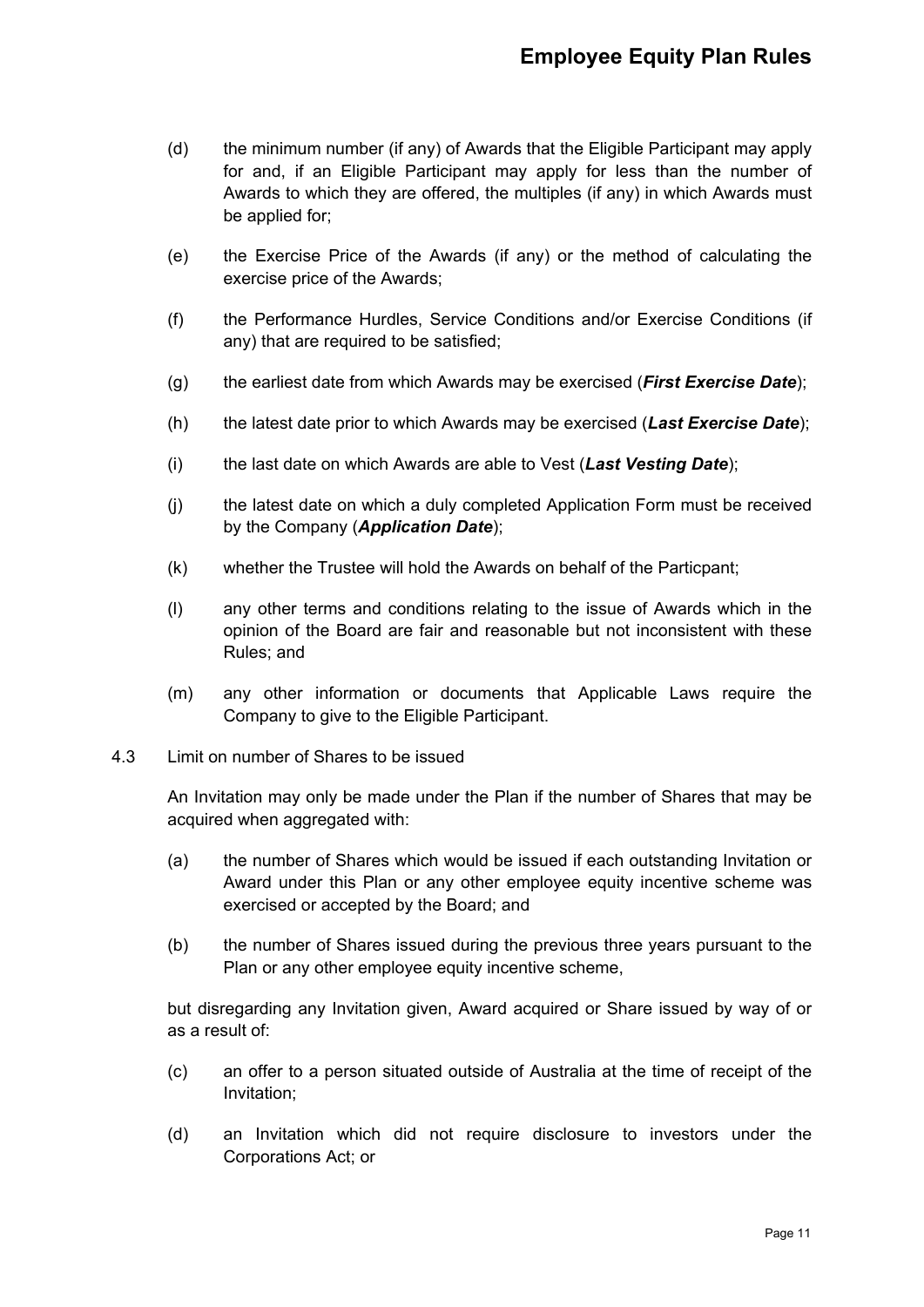(e) an Invitation made under a disclosure document (within the meaning of the Corporations Act),

does not exceed 5% of the total number of issued Shares at the time the Invitation was made.

4.4 Invitation personal to the Eligible Participant

An Invitation under the Plan is personal to the Eligible Participant to whom it is made and, accordingly, can only be accepted by the Eligible Participant specified in the Invitation.

4.5 Application Form

The Invitation must be accompanied by an Application Form.

- 4.6 Entitlement to Participate
	- (a) The Board may from time to time and in its absolute discretion determine that an Eligible Participant may participate in the Plan and the extent of that participation. In making that determination, the Board may consider:
		- (i) the seniority of the Eligible Participant and the position the Eligible Participant occupies within the Group;
		- (ii) the length of service of the Eligible Participant with the Group;
		- (iii) the record of employment of the Eligible Participant with the Group;
		- (iv) the potential contribution of the Eligible Participant to the growth and profitability of the Group;
		- (v) the extent (if any) of the existing participation of the Eligible Participant in the Plan; and
		- (vi) any other matters which the Board considers relevant to is decision.
	- (b) The Board may exercise its powers in relation to the participation of any Eligible Participant on any number of occasions.
	- (c) The Company must obtain securityholder approval under the Listing Rules and/or Corporations Act before participation under the Plan of any Eligible Participant who is a Director, of or otherwise a related party of, the Company.

#### <span id="page-12-0"></span>**5. Application to participate in the Plan**

5.1 Application Form

An Eligible Participant may only make an Application to participate in the Plan in response to an Invitation by: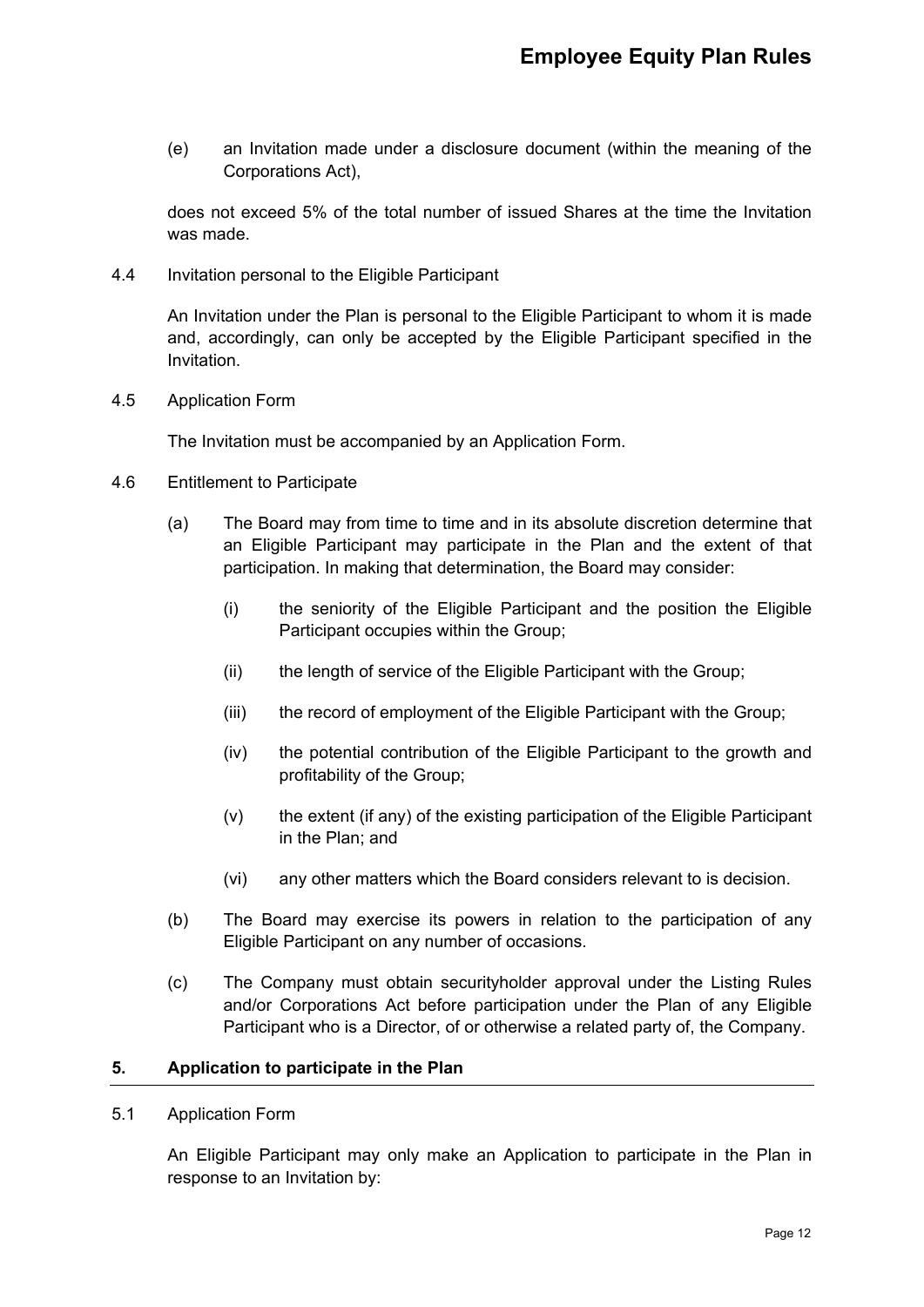- (a) completing the Application Form in respect of the number of Awards specified in the Invitation or for a lesser number provided that the number applied for is in multiples of 100;
- (b) signing the completed Application Form; and
- (c) lodging the completed and signed Application Form with the Company on or before the Application Date.
- 5.2 Participation in Plan

Subject to Rule 5.3(b) if, on returning the duly completed Application Form in accordance with Rule 5.1, the Eligible Participant's employment with a Group Company has not ceased, the Participant:

- (a) will participate in the Plan and acquire Awards in accordance with the Invitation;
- (b) agrees to be bound by the terms of the Invitation, the Application Form, these Rules and the constitution of the Company; and
- (c) consents to the collection, holding, processing and exchange of their personal data by the Company for any purpose related to the proper administration of the Plan or their participation in the Plan.
- 5.3 Non-acceptance of Application Form
	- (a) Notwithstanding any other provision of these Rules, an Eligible Participant has no entitlement to be provided with any Awards unless and until the Board accepts the Participant's Application Form.
	- (b) If the Board determines at its sole discretion not to accept an Application Form, the Company will notify the Eligible Participant that it does not accept the Participant's Application Form.

# <span id="page-13-0"></span>**6. Provision of Awards**

# 6.1 Issue or transfer of Awards

Subject to Rule 5.3(b), as soon as practicable after the Application Date the Board may:

- (a) Issue, allot or arrange for the transfer of the Awards applied for, subscribed for or acquired to the Eligible Participant or (where applicable) to the Trustee for the benefit of the Participant;
- (b) complete and maintain any Rights, Options or Share registers in accordance with the Corporations Act; and
- (c) issue a holding statement to the Participant (*Holding Statement*).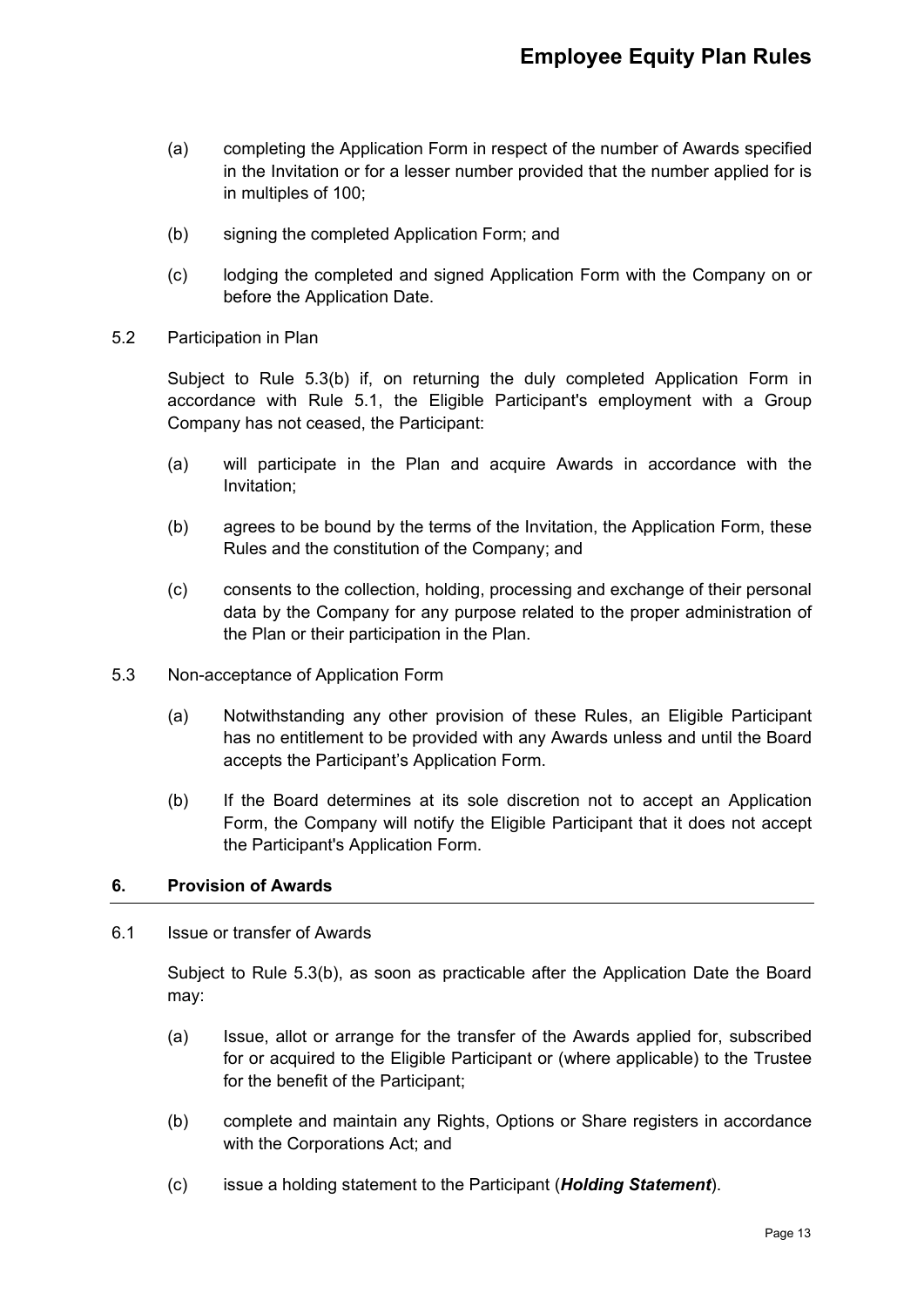# 6.2 No payment for Awards

Unless determined by the Board in its absolute discretion, no payment is required for the provision of Awards.

# <span id="page-14-0"></span>**7. Trustee**

- 7.1 Acquisition of Award by the Trustee
	- (a) The Board may in its absolute discretion procure the Trustee to acquire Awards on behalf of a Participant instead of making an issue, allotment or transfer of Awards to the Participant under Rule 6.1. The relevant Awards will be acquired in the name of the Trustee for the benefit of the Participant within a reasonable time after the Board's acceptance of a Participant's Application Form under Rule 5.3.
	- (b) Where the Trustee holds Awards on behalf of a Participant:
		- (i) the Trustee must hold the Awards under the Plan in accordance with these Rules, the Trust Deed and any other directions given by the Company from time to time; and
		- (ii) the Awards will be registered in the name of the Trustee (unless the Board determines otherwise).
- 7.2 Company and Trustee

In addition to any rights given to it under the Trust Deed, the Company may:

- (a) provide funds to the Trustee to enable the Trustee to subscribe for or acquire Awards under this Plan on behalf of Participants;
- (b) remove the Trustee and appoint a replacement trustee (and make arrangements to transfer the Awards held on behalf of Participants to the replacement trustee); and
- (c) pay the Trustee such amount as the Company determines in respect of services provided by the Trustee under this Plan.
- 7.3 Costs

The Board may in its sole discretion determine how any costs incurred by the Trustee in the performance of its role under this Plan (including costs associated with the Trust) are to be paid.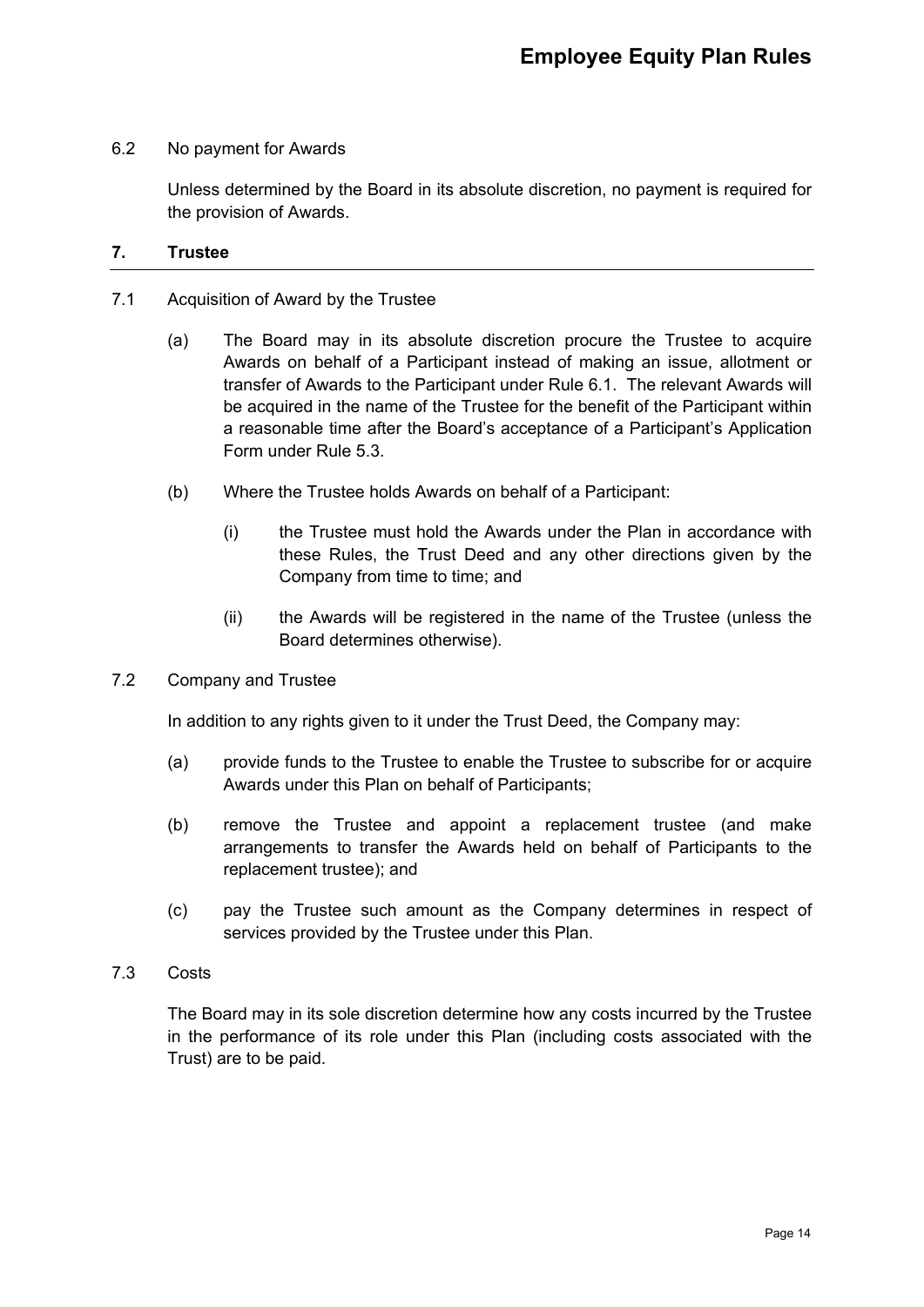# <span id="page-15-0"></span>**8. Non-transferable Awards**

- (a) Except in respect of the transmission of Awards to a Participant's legal representative upon death, no Rights or Options or any right in respect of any Rights or Options may be transferred.
- (b) Performance Shares cannot be transferred prior to Vesting.
- (c) Prior to Vesting, if a Participant purports to transfer, assign, mortgage, charge, encumber, sell or otherwise dispose of a Right, Option or Performance Share, whether voluntarily or involuntarily, the relevant Right Option or Performance Share will lapse immediately, unless the Board determines otherwise.

# <span id="page-15-1"></span>**9. Vesting of Rights and Options**

9.1 No exercise without Vesting

Any Right or Option that has not Vested in accordance with these Rules may not be exercised, unless (subject to Applicable Laws) the Board exercises its absolute discretion, in any circumstances where it considers it to be in the best interests of the Company; to:

- (a) vary or waive the relevant Performance Hurdles, Service Conditions and/or Exercise Conditions, and declare the Rights and/or Options to be Vested; or
- (b) bring forward the date upon which Rights and/or Options may be exercised.
- 9.2 Satisfaction of conditions

Subject to this Rule 9, Rights and/or Options may only be exercised if the Rights and/or Options Vest in accordance with the applicable Performance Hurdles, Service Conditions and Exercise Conditions (if any).

9.3 Qualifying Event

Where an Eligible Participant ceases to be employed by a Group Company as a result of a Qualifying Event, the Board may, in its absolute discretion, determine in relation to the Rights and/or Options which at the time of the Qualifying Event are held by the Eligible Participant and have not yet Vested in accordance with Rules 9.1 or 9.4, that some or all of those Rights and/or Options will become Vested at the time of the cessation of employment of that Eligible Participant or another date determined by the Board.

9.4 Change of Control of the Company

Where: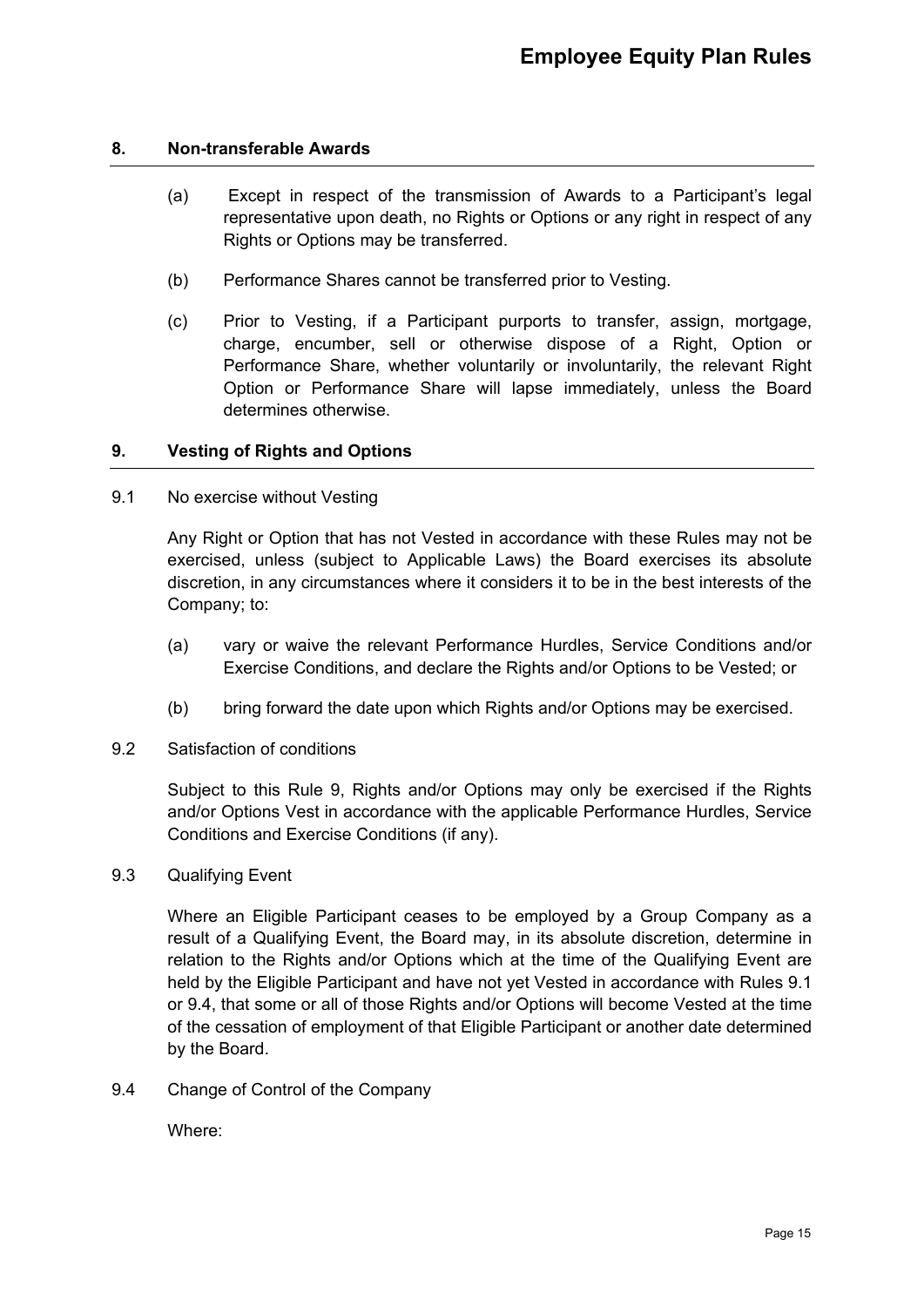- (a) a takeover bid is made for the Company and the Board recommends acceptance by the Company's shareholders;
- (b) a Court orders that a meeting of shareholders of the Company be held to consider a scheme of arrangement between the Company and its shareholders; or
- (c) the Board determines that some other transaction has occurred, or is likely to occur, which involves a change of control of the Company,

the Board may in its absolute discretion determine that any Right or Option that has not Vested in accordance with Rule 9.1 or 9.3 will Vest on, and may be exercised on and from, the date determined by the Board (subject to lapse in accordance with these Rules).

# <span id="page-16-0"></span>**10. Exercise of Rights and Options**

10.1 Notice of exercise

The exercise of any Right or Option may only be effected by lodging a duly completed notice of exercise endorsed on the Rights and/or Options Holding Statement (or a notice of exercise in such other form and manner as the Board may prescribe or accept) with the Company Secretary (**Notice of Exercise**).

10.2 Conditions of exercise

A Right or Option may only be exercised if at the time of exercise:

- (a) the Right or Option has become Vested in accordance with Rule 9;
- (b) the Right or Option has not lapsed under Rule 15 (or another provision of these Rules); and
- (c) the Exercise Price of the Right or Option (if any) has been paid to the Company in such manner approved by the Board.
- 10.3 Cash equivalent

On receiving a Notice of Exercise, the Board may elect, in its absolute discretion, that on the exercise of a Right the Eligible Participant will receive either a Share or a cash payment of equivalent value based on the Market Value of the Share.

- 10.4 Cashless exercise of Options where the Exercise Price is greater than the value of the Shares
	- (a) If a Participant wishes to exercise some or all of their Vested Options it may, subject to Board approval, elect to use the cashless exercise facility provided for under this Rule (**Cashless Exercise Facility**).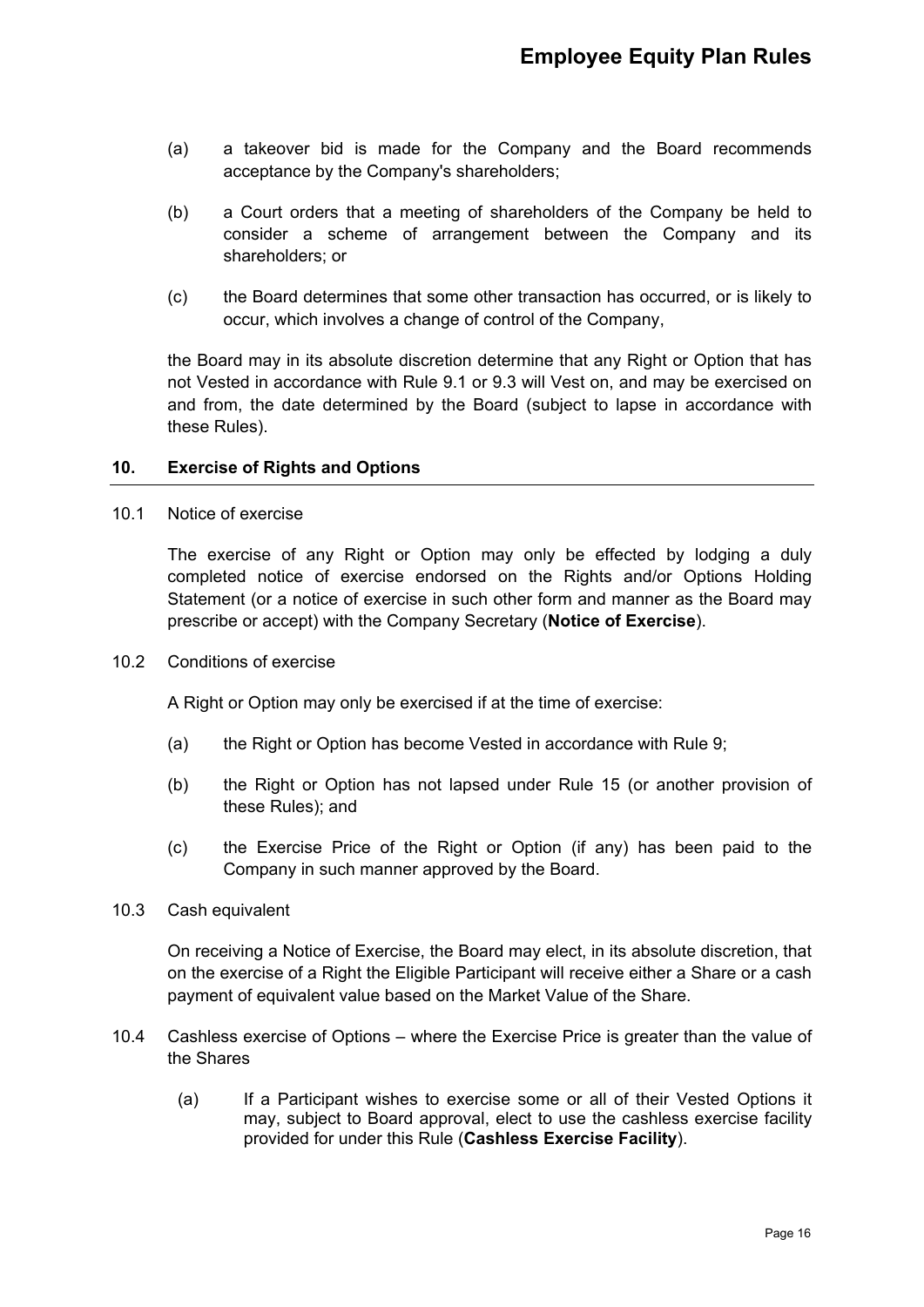- (b) The Cashless Exercise Facility allows a Participant to set-off the Exercise Price against the number of Shares which the Participant is entitled to receive upon exercise of the Participant's Options. By using the Cashless Exercise Facility, the Participant will receive Shares to the value of the surplus after the Exercise Price has been set-off.
- (c) If a Participant elects to use the Cashless Exercise Facility, and its use is approved by the Board, subject to Rule 10.4(d), the Participant will be issued or transferred that number of Shares (rounded up to the nearest whole number) equal to:
	- (i) the aggregate total Market Value of Shares that would otherwise be issued on exercise of the Options had all such Options been exercised for a cash Exercise Price;
	- (ii) less the aggregate total Exercise Price otherwise payable in respect of the Options exercised; and
	- (iii) divided by the Market Value of a Share.
- (d) Notwithstanding any other provision of these Rules, if the Exercise Price otherwise payable in respect of the Options being exercised is the same or lower than the applicable Market Value of Shares, then a Participant will not be entitled to use the Cashless Exercise Facility.
- 10.5 Exercise in whole or in part

A Participant's Vested Rights and/or Options may be exercised in whole or in part. If a Participant has not exercised all of their Rights and/or Options, a revised Rights and/or Options Holding Statement will be issued in respect of the remaining Rights and/or Options.

10.6 Issue, transfer or allocation of Shares

Subject to Rule 7.1, following the exercise of a Right or Option, the Company must, within such time as the Board determines:

- (a) issue to the Participant; or
- (b) procure the transfer to the Participant,

the Share in respect of which the Right or Option has been exercised.

# <span id="page-17-0"></span>**11. Vesting of Performance Shares**

#### 11.1 Satisfaction of Performance Hurdles

Subject to this Rule 11, Performance Shares may only Vest in accordance with the applicable Performance Hurdles, Exercise Conditions and Service Conditions (if any), unless (subject to Applicable Laws) the Board exercises its absolute discretion, in any circumstances where it considers it to be in the best interests of the Company, to: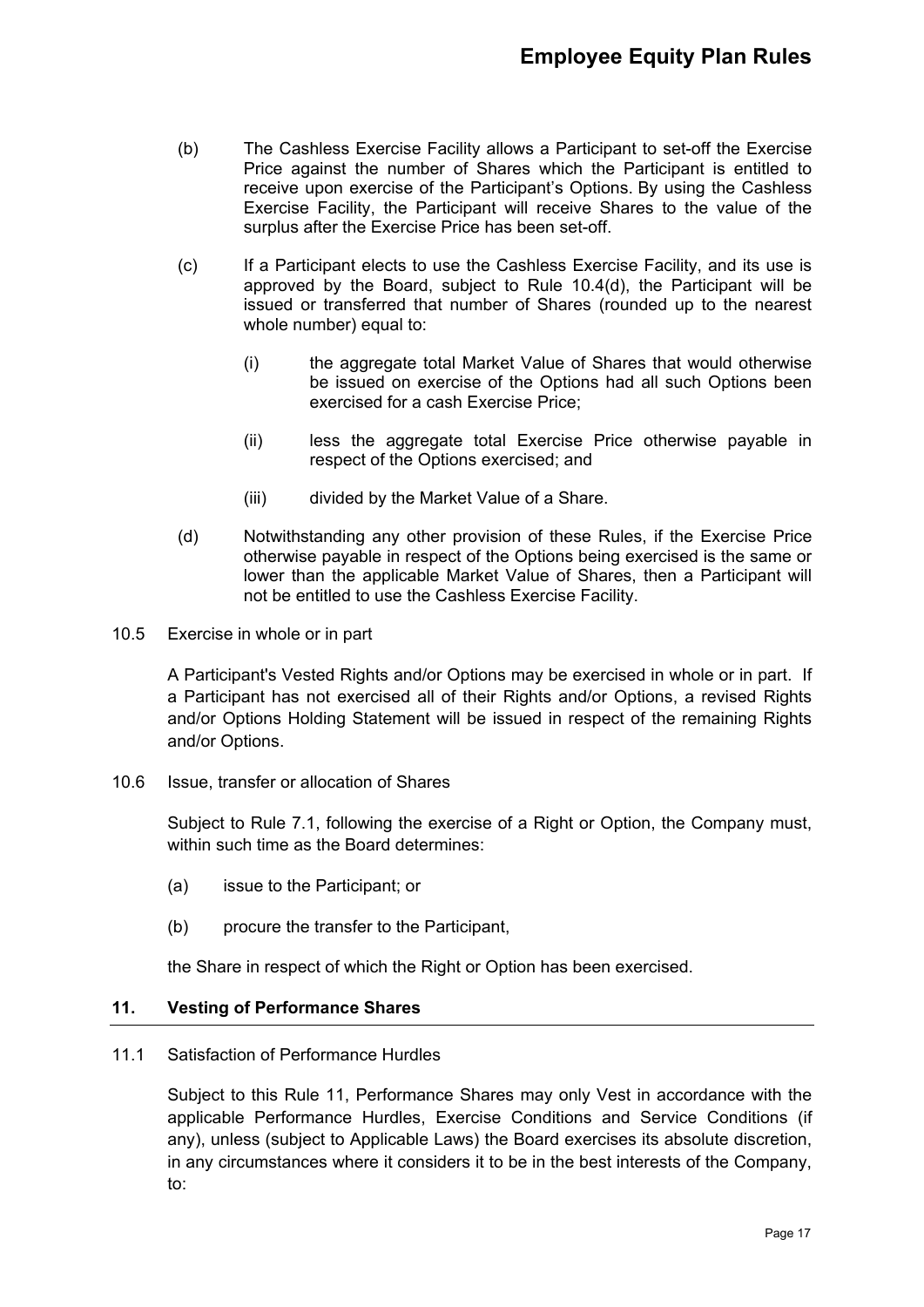- (a) vary or waive the relevant Performance Hurdles, Exercise Conditions or Service Conditions, and declares the Performance Shares to be Vested; or
- (b) bring forward the date upon which the Performance Shares may Vest.
- 11.2 Vesting of Performance Shares
	- (a) A Performance Share will Vest when a Vesting notice in respect of that Performance Share is given by the relevant Group Company to the Participant.
	- (b) A Participant will have no interest in Shares the subject of his or her Performance Shares unless and until those Performance Shares have Vested in accordance with these Rules and Shares are issued or allocated to or acquired by (as the case may be) that Participant or the Trustee on behalf of that Participant as a result.
- 11.3 Qualifying Event

Where an Eligible Participant ceases to be employed by a Group Company as a result of a Qualifying Event, the Board may, in its absolute discretion, determine in relation to the Performance Shares which at the time of the Qualifying Event are held by the Eligible Participant and have not yet Vested in accordance with Rules 11.1 or 11.4, that some or all of those Performance Shares will become Vested at the time of the cessation of employment of that Eligible Participant or another date determined by the Board.

11.4 Change of control of the Company

Where:

- (a) a takeover bid is made for the Company and the Board recommends acceptance by the Company's shareholders;
- (b) a Court orders that a meeting of shareholders of the Company be held to consider a scheme of arrangement between the Company and its shareholders; or
- (c) the Board determines that some other transaction has occurred, or is likely to occur, which involves a change of control of the Company,

the Board may in its absolute discretion determine that any Performance Shares that have not Vested in accordance with Rule 11.1 or 11.3 will Vest on the date determined by the Board (subject to lapse in accordance with these Rules).

11.5 Re-designation of Performance Shares as ordinary Shares

If instructed to do so in writing by the Board, each Eligible Participant will take all necessary actions and enter into all necessary documentation to give effect to the re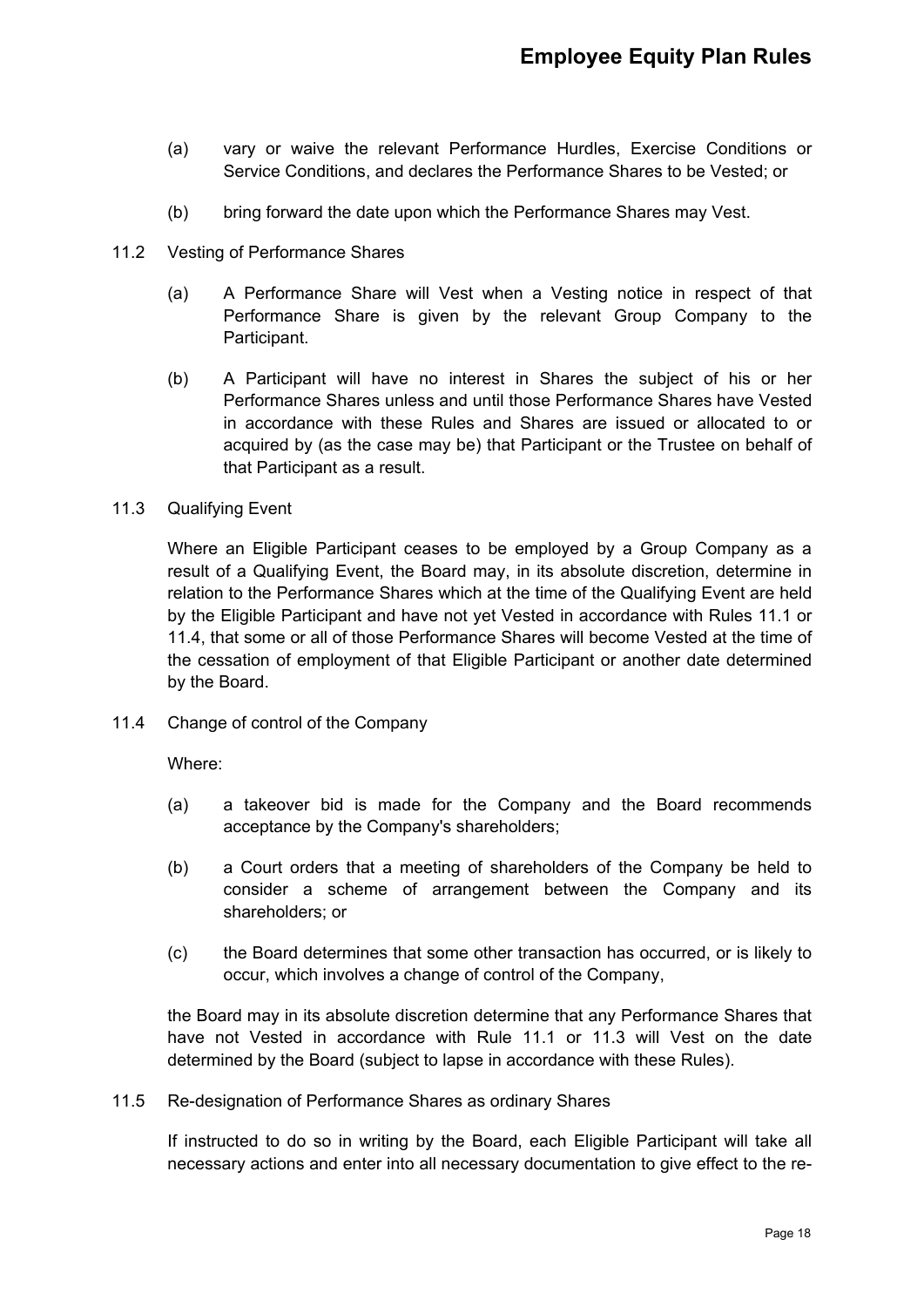designation of a Vested Performance Share (whether held by that Participant or any other Participant) that has Vested in accordance with this Rule 11 to be an ordinary Share in the capital of the Company.

# <span id="page-19-0"></span>**12. Share trading policy**

Notwithstanding any other provision of these Rules, a Right or Option that has Vested may not be traded at any time when an Eligible Participant would be precluded from dealing in Shares pursuant to any Applicable Laws or the Company's internal regulations for dealings in its Shares, or otherwise as determined by the Board.

### <span id="page-19-1"></span>**13. Ranking**

Any Shares issued, including those issued as a result of the exercise or Vesting of Awards, will rank equally in all respects with all existing Shares from the date of issue. The Company will apply to the ASX for the quotation of any Shares issued under these Rules.

#### <span id="page-19-2"></span>**14. Holding Lock**

All Shares the subject of Performance Shares, Rights or Options under these Rules may in the Board's absolute discretion be subject to a holding lock and may be held by the Trust up to six years from the Acquisition Date provided that the Board may remove the holding lock applying to those Shares:

- (a) in special circumstances, such as where the Participant:
	- (i) suffers serious injury or illness;
	- (ii) suffers financial hardship;
	- (iii) is affected by a natural disaster; or
	- (iv) in such other material adverse circumstances;
- (b) where the Performance Hurdles, Exercise Conditions and/or Service Conditions (if any) applying to the provision of Shares or Performance Shares have been satisfied (or varied or waived by the Company pursuant to Rule 11.1) and the then Market Value of the Shares exceeds the Market Value of the Shares at the Acquisition Date of the Performance Shares;
- (c) where the Performance Hurdles, Exercise Conditions and/or Service Conditions (if any) applying to the grant of the Rights have been satisfied (or varied or waived by the Company pursuant to Rule 9.1) and the then Market Value of the Shares exceeds the Market Value of the Shares at the Acquisition Date of the Rights;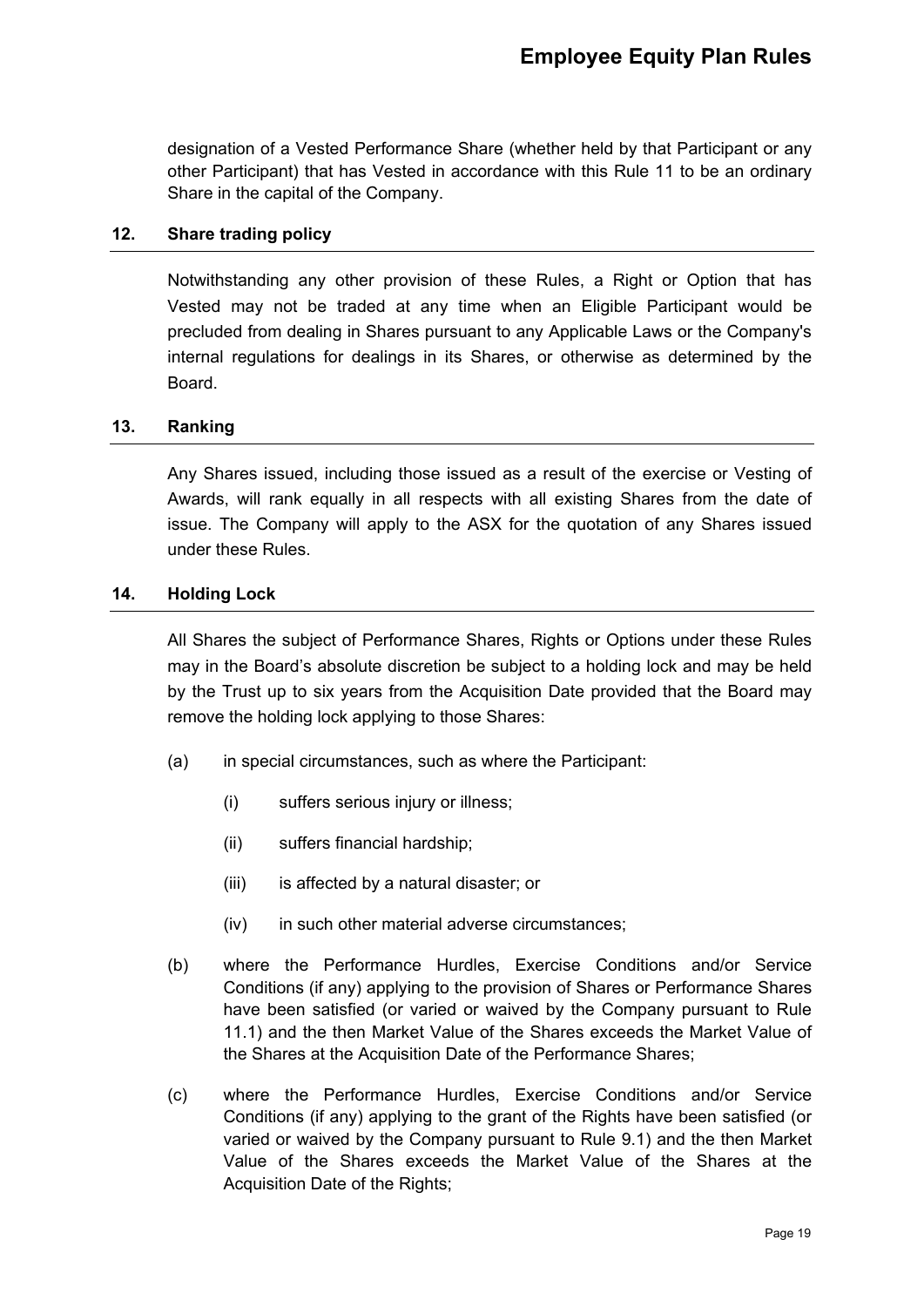- (d) where the Performance Hurdles, Exercise Conditions and/or Service Conditions (if any) applying to the grant of the Options have been satisfied (or varied or waived by the Company pursuant to Rule 9.1) and the then Market Value of the Shares exceeds the Exercise Price of the Options; or
- (e) upon the cessation of the Participant's employment with a Group Company.

# <span id="page-20-0"></span>**15. Lapse of Rights, Options and Performance Shares**

15.1 Unvested Awards on Last Vesting Date

Any Rights, Options or Performance Shares held by a Participant which have not Vested in accordance with Rule 9 or 11 (and which have not otherwise lapsed in accordance with these Rules) by the Last Vesting Date – will lapse at 12.01am on the day immediately following the Last Vesting Date.

15.2 Termination of employment by Group Company

Where the employment by a Group Company of an Eligible Participant has been terminated by the Group Company on the grounds the Eligible Participant has acted fraudulently, dishonestly or is in material breach of his or her obligations to any Group Company, all Rights, Options or Performance Shares (other than issued Shares) held by the Eligible Participant which have not Vested in accordance with Rule 9 or 11 will immediately lapse.

15.3 Termination of employment by Eligible Participant

Where an Eligible Participant ceases his or her employment with a Group Company, other than as a result of a Qualifying Event, any Rights, Options or Performance Shares (other than issued Shares) held by the Eligible Participant which have not Vested in accordance with Rule 9 or 11 will immediately lapse upon the Eligible Participant ceasing to be so employed unless otherwise determined by the Board in its absolute discretion.

15.4 Termination of employment caused by a Qualifying Event

Where an Eligible Participant ceases to be employed by a Group Company as a result of a Qualifying Event, any Rights and/or Options held by the Eligible Participant which have Vested in accordance with Rule 9:

- (a) may be exercised by the Participant (or the Participant's legal personal representative, as applicable) during the 30 day period following the date on which the Eligible Participant ceased to be so employed (or, if shorter, in the period until 5.00pm on the Last Exercise Date); and
- (b) will lapse at 12.01am on the day immediately following the last day of that 12 month period (or, if earlier, at 5.01pm on the Last Exercise Date).
- 15.5 Last Exercise Date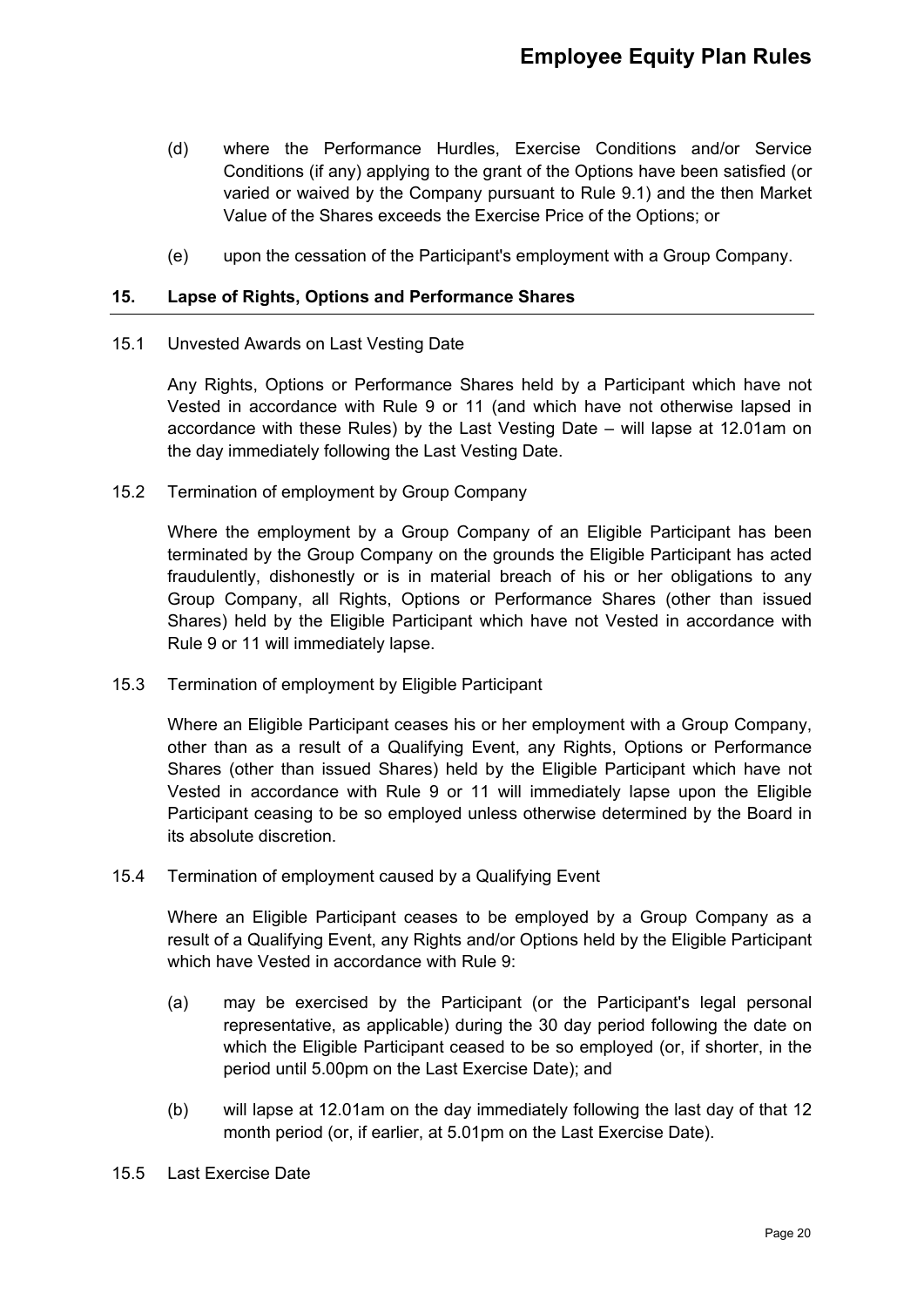All Rights and/or Options which have Vested in accordance with Rule 9 and which have not been exercised will lapse on the Last Exercise Date or such other date permitted by these Rules.

#### 15.6 Consequence of Lapse

Upon the lapse of Rights, Options or Performance Shares, all of the Participant's rights in respect of those Awards cease.

# <span id="page-21-0"></span>**16. Restrictions on dealing with Shares**

#### 16.1 Restricted Shares

The Board may, in its absolute discretion, determine that Restricted Shares cannot be issued, transferred or allocated (as the case may be) for a Restriction Period of up to a maximum of seven years from the Acquisition Date of the relevant Award.

#### 16.2 Enforcement of restrictions

The Company is entitled to make any arrangements it considers necessary to enforce any restrictions applicable to Restricted Shares during the Restriction Period including, without limitation, directing the Restricted Shares be held by the Trust and Participants must comply with those arrangements and must not take any action or permit another person to take any action to remove those arrangements.

#### 16.3 Waiver of restrictions

The Board may, in its absolute discretion, having regard to the circumstances at the time, waive the restrictions applying to Restricted Shares and/or the Restriction Period determined pursuant to Rule 16.1.

#### 16.4 No dealing with Restricted Shares

A Participant must not transfer, have a Security Interest granted over, sell or otherwise dispose of, any Restricted Shares.

#### 16.5 Request for withdrawal of Restricted Shares

A Participant may submit an Application for Withdrawal of Restricted Shares to the Company or as directed by the Company provided that:

- (a) all of the relevant requirements (if any) applicable to the Restricted Shares are satisfied or waived; and
- (b) it is received or is expressed to be effective only once the applicable Restriction Period (if any) has ended.
- 16.6 The Board may determine whether to approve the Application for Withdrawal of Restricted Shares, which approval may not be unreasonably withheld.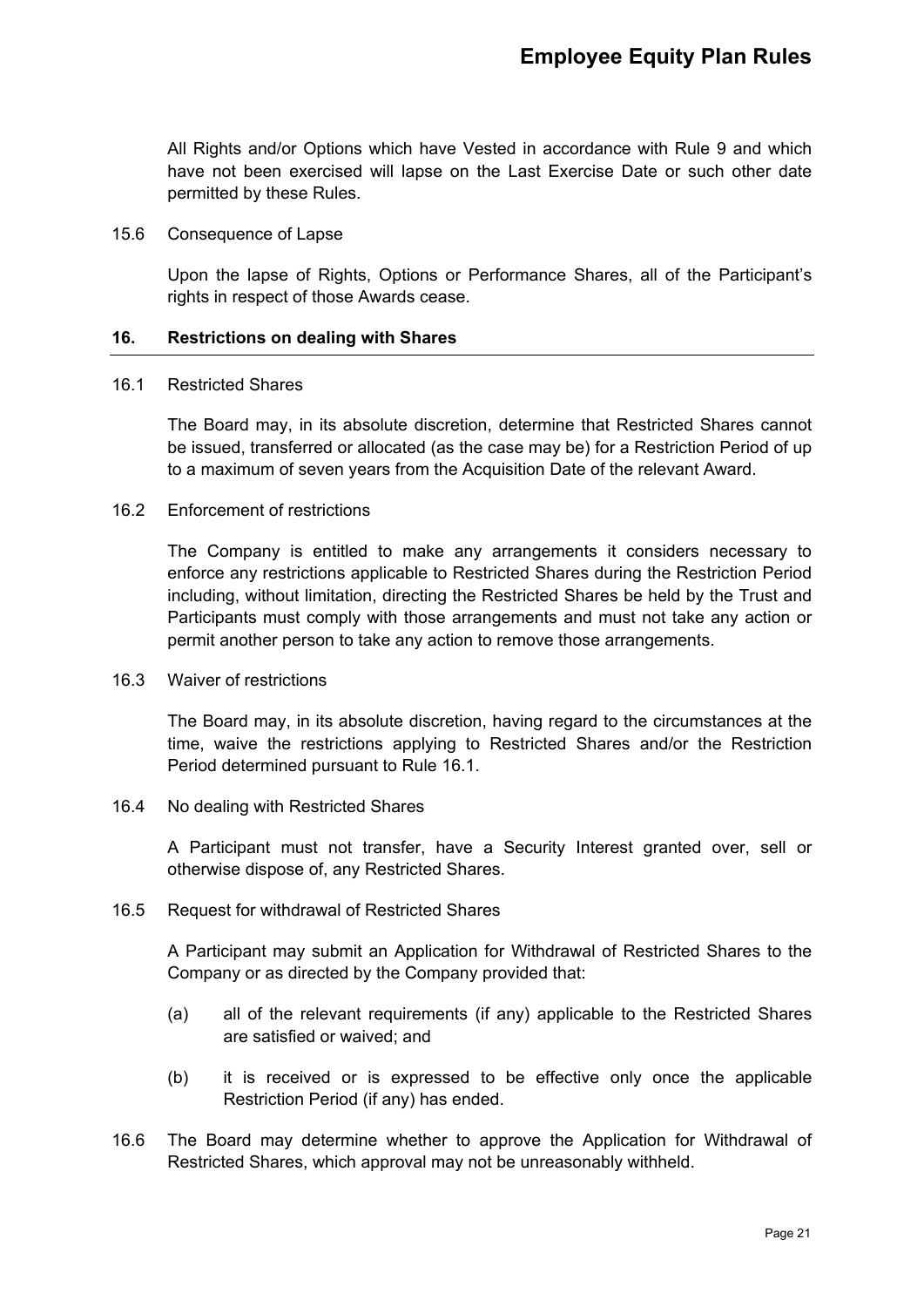### <span id="page-22-0"></span>**17. Share issues**

#### 17.1 New or existing Shares

The Company may, in its absolute discretion, either issue new Shares or cause existing Shares to be acquired for transfer to the Participant, or a combination of both alternatives, to satisfy the Company's obligations under these Rules. If the Company determines to cause the transfer of Shares to a Participant, the Shares may be acquired in such manner as the Company considers appropriate including, without limitation, to be held by the Trust.

17.2 Rights issues and Bonus issues of Shares

The Rights and Options carry no right to participate in rights issues or bonus issues of Shares conducted by the Company.

17.3 Adjustment under certain events

The Board will:

- (a) reduce the exercise price of Rights and/or Options (if any) in the event of a new issue of Shares; and
- (b) change the number of underlying Shares to which the Rights and/or Options relate in the event of a bonus issue of Shares,

in accordance with the Listing Rules.

17.4 Entitlements to an issue

If Shares are issued pursuant to the exercise of a Right or an Option prior to determination of entitlements to a new issue of Shares, the Shares so issued will be entitled to participate in the new issue of Shares.

17.5 Reorganisation

In the event of a reorganisation of the Company's Share capital, the Board will review and modify the terms of the Awards if required by, and in accordance with, the Listing Rules.

#### <span id="page-22-1"></span>**18. Dividends**

(a) Options or Rights will not give any right to participate in dividends until, pursuant to the exercise of those Awards, Shares are issued or transferred (as the case requires) to, and registered in the name of, the Participant before the record date for determining entitlements to the dividend.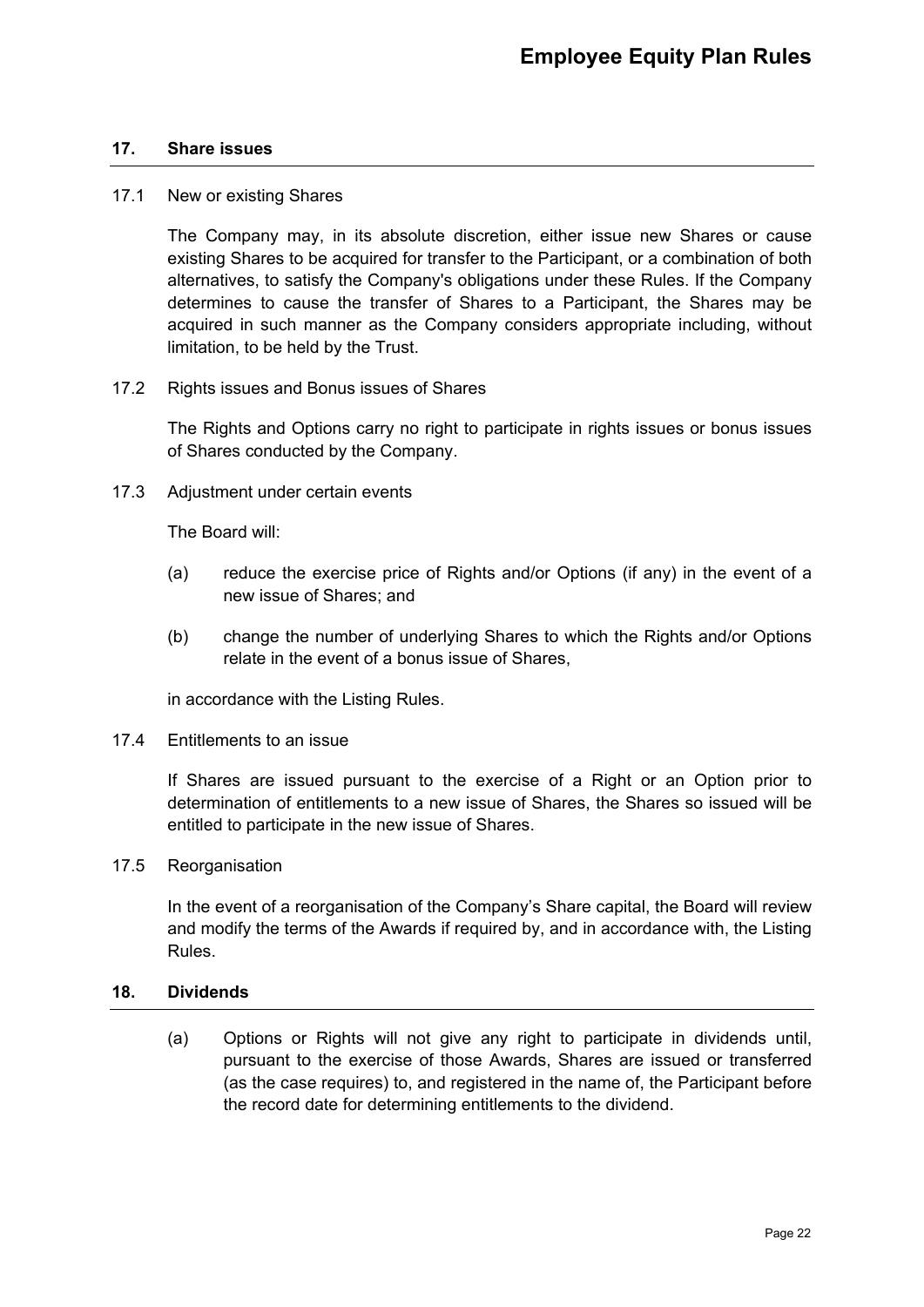(b) Where Shares are held by the Trustee on behalf of a Participant, the Participant will be entitled to receive the dividend paid by the Company on the Shares held by the Trustee on behalf of the Participant.

# <span id="page-23-0"></span>**19. Meetings and voting**

- (a) Where Shares are held by the Trustee on behalf of a Participant:
	- (i) the Company must forward to the Participant a copy of all notices of meeting provided to the Trustee; and
	- (ii) a Participant may direct the Trustee as to how to exercise any voting rights attached to the Shares held by the Trustee on behalf of that Participant, either in general or in respect of a particular resolution.
- (b) If no direction is given under Rule  $19(a)(ii)$ , the Trustee is not entitled to exercise the relevant voting rights.

# <span id="page-23-1"></span>**20. Transfer of Shares held by Trustee**

- (a) Subject to the terms of the Constitution, a Participant may at any time issue to the Company for Board approval a notice requesting the release certain of Shares held by the Trustee on behalf of the Participant and specified in that notice from the Trust and to sell or otherwise transfer those Shares at the Participant's direction. The Board may determine the form of that notice from time to time (**Withdrawal Notice**).
- (b) A Participant will be deemed to have issued a Withdrawal Notice in respect of all of the Shares held by the Trustee on behalf of the Participant if:
	- (i) the Participant has ceased to be an Eligible Participant, as determined by the Board in its absolute discretion; or
	- (ii) the Last Vesting Date.
- (c) The Board must not unreasonably withhold approval of a Withdrawal Notice submitted in accordance with this Rule 20. However, nothing in this Rule 20 requires the Board to:
	- (i) deal with a Withdrawal Notice any earlier than in accordance with times, intervals, procedures or periods the Board may set from time to time in relation to the consideration of Withdrawal Notices; or
	- (ii) approve a Withdrawal Notice if the Participant owes money to any member of the Group.
- (d) If the Board approves a Withdrawal Notice, the Trustee must transfer the legal title in the relevant Shares to or in accordance with the direction of the Participant.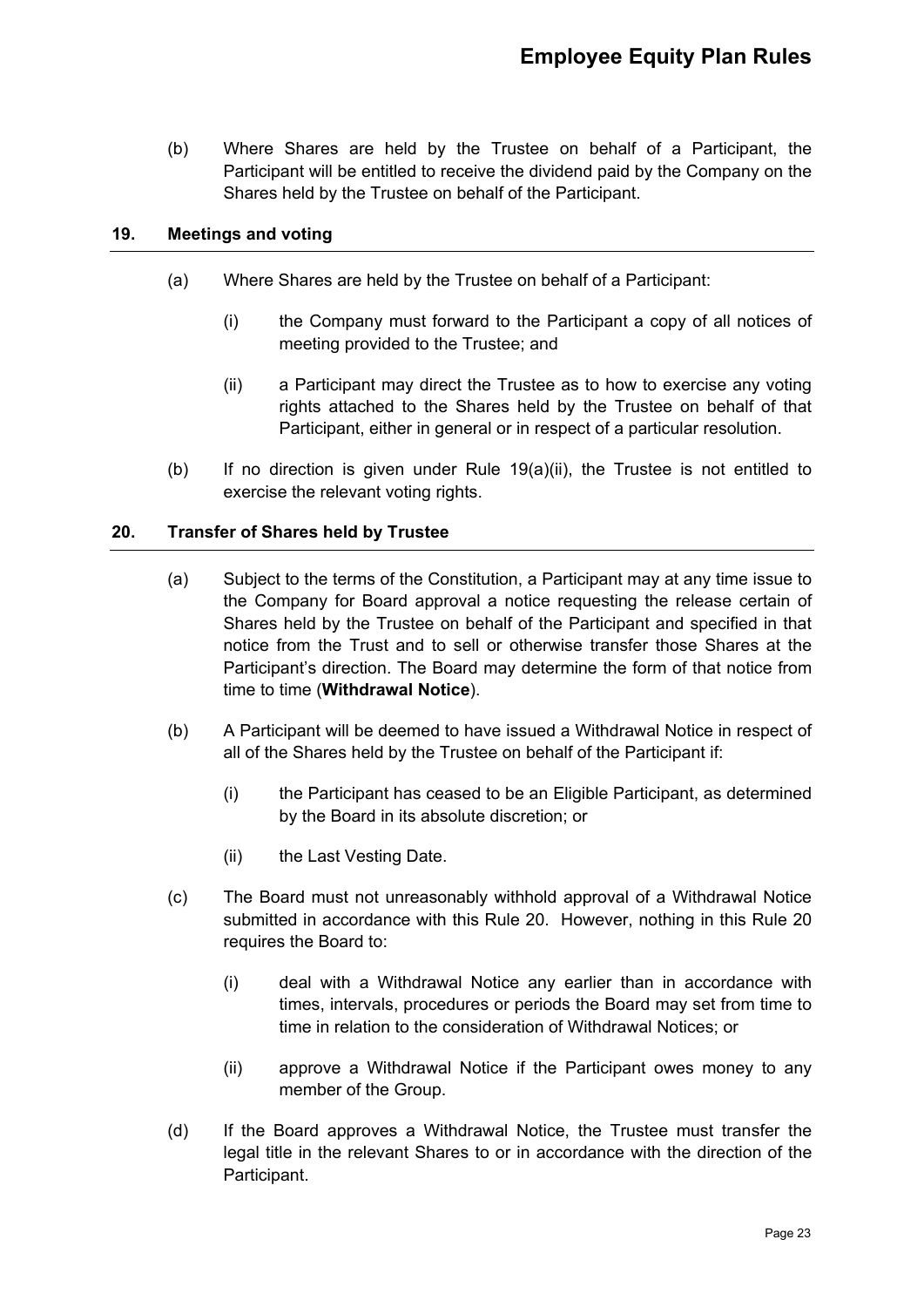# <span id="page-24-0"></span>**21. Independent Advice**

Eligible Participants should obtain their own independent advice on the legal, financial, taxation and other consequences which may apply to them as a result of or relating to their participation in the Plan, including the exercise of Options or Rights and the disposal of any or all Shares acquired as a result of exercising those Awards.

#### <span id="page-24-1"></span>**22. Administration of the Plan**

#### 22.1 Powers of the Board

The Plan will be managed in accordance with these Rules by the Board, which will have power to:

- (a) determine appropriate procedures and make regulations for the administration of the Plan consistent with these Rules;
- (b) resolve and bind the Company and the Participants absolutely regarding any question of fact, interpretation, effect or application arising in connection with the Plan;
- (c) determine matters falling for determination under these Rules in its absolute discretion having regard to the interests of and for the benefit of the Company;
- (d) exercise the discretions conferred on it by these Rules or which may otherwise be required in relation to the Plan;
- (e) delegate to any one or more persons (for such period and on such conditions as it may determine) the exercise of any of its powers or discretions arising under the Plan; and
- (f) appoint or engage specialist service providers for the operation and administration of the Plan.
- 22.2 Suspension or termination of the Plan
	- (a) The Plan may be suspended or terminated at any time by resolution of the Board.
	- (b) In the event of a suspension or termination, these Rules will continue to operate with respect to any Shares issued or transferred under the Plan prior to that suspension or termination, and any Shares to be issued or transferred under the Plan as a result of any Invitation which has been issued and accepted prior to that suspension or termination.
- 22.3 Documents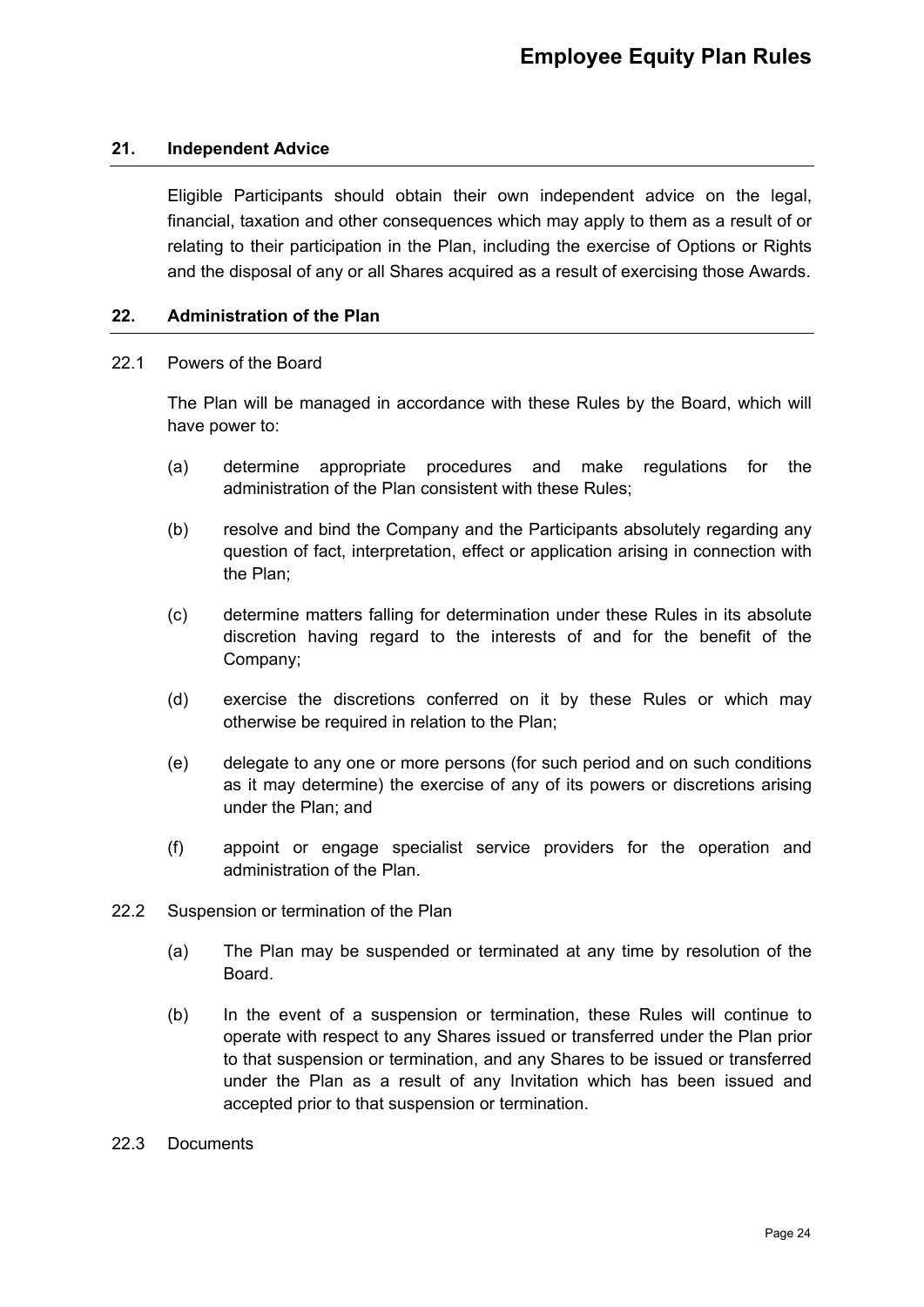The Company may from time to time require a person invited to participate in the Plan or a Participant to complete and return such other documents as may be required by law to be completed by that person or Participant, or such other documents which the Company considers should, for legal, taxation or administrative reasons, be completed by that person or Participant.

22.4 Company to provide information

The Company must provide to:

- (a) the Participant: information about Awards acquired pursuant to the Plan during the year by no later than 14 July after the end of the relevant financial year. The information provided will be in accordance with the requirements outlined in Schedule 1 to Division 392 of the TAA 53; and
- (b) the Commissioner: information about Awards acquired pursuant to the Plan during the year in the approved form by no later than 14 August after the end of the relevant financial year. The information provided will be in accordance with the requirements outlined in Schedule 1 to Division 392 of the TAA 53.
- 22.5 Liability for TFN withholding tax (ESS)

The Company will not be liable for tax imposed under Subdivision 14-C in Schedule 1 to the TAA 53 as participation in the Plan is conditional on the relevant Eligible Participant providing a valid tax file number. Applications will not be processed unless the Eligible Participant provides a valid tax file number.

# <span id="page-25-0"></span>**23. Contracts of employment and other employment rights**

- 23.1 Rules not part of employment contract etc.
	- (a) These Rules do not form part of any contract of employment or services between any Eligible Participant and either the Company or any Group Company.
	- (b) It is a condition of these Rules that the Plan may be terminated at any time at the discretion of the Board and that no entitlement to compensation under any employment or services contract with a Participant will arise as a result.
- 23.2 No affect on employment rights

Nothing in these Rules:

- (a) confers on any Eligible Participant or Participant the right to continue as an employee of any Group Company;
- (b) affects any rights which a Group Company may have to terminate the employment of an Eligible Participant or Participant;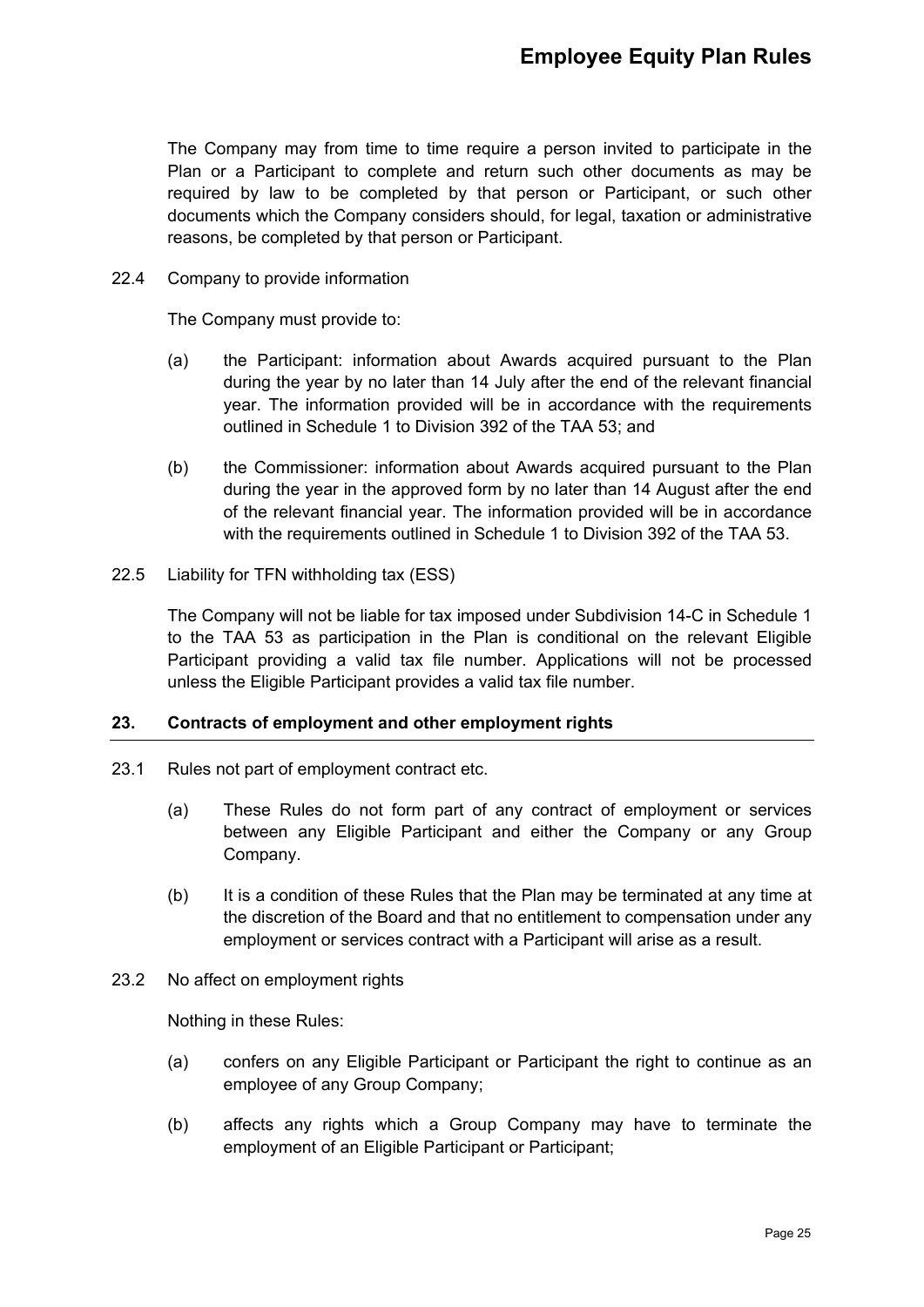- (c) may be used to increase damages in any action brought against any Group Company in respect of any such termination; and
- (d) confers any responsibility or liability on any Group Company or its directors, officers, employees, representatives or agents in respect of any tax liabilities of the Eligible Participants or Participants.

# <span id="page-26-0"></span>**24. Connection with other plans**

Participation in the Plan does not affect, and is not affected by, participation in any other employee equity incentive scheme operated by the Group unless the terms of that other employee equity incentive scheme provides otherwise.

#### <span id="page-26-1"></span>**25. Plan costs**

# 25.1 Administration costs

The Company will pay all expenses, costs and charges in relation to the establishment and operation of the Plan, including all costs incurred or associated with the issue, transfer or purchase of Shares pursuant to the Vesting or exercise of Awards under the Plan.

25.2 Taxes and disposals costs

Notwithstanding Rule 25.1:

- (a) the Company has the power to withhold from amounts otherwise owing to the Participant, or to require the Participant to remit to it, an amount sufficient to satisfy all Commonwealth, State, Territory, local and foreign withholding tax requirements, and any other governmental imposts, in respect of any or all of the Participant's Awards under the Plan; and
- (b) any brokerage, commission, stamp duty or other transaction costs in connection with the disposal of a Participant's Awards acquired under the Plan will be paid for by the Participant.
- 25.3 Responsibility for Participant's tax

The Company will not be responsible for any tax which may become payable by a Participant in connection with the provision of any Awards under this Plan.

#### <span id="page-26-2"></span>**26. Overseas employees**

#### 26.1 Offers outside Australia

(a) The Company, at the Board's discretion, may: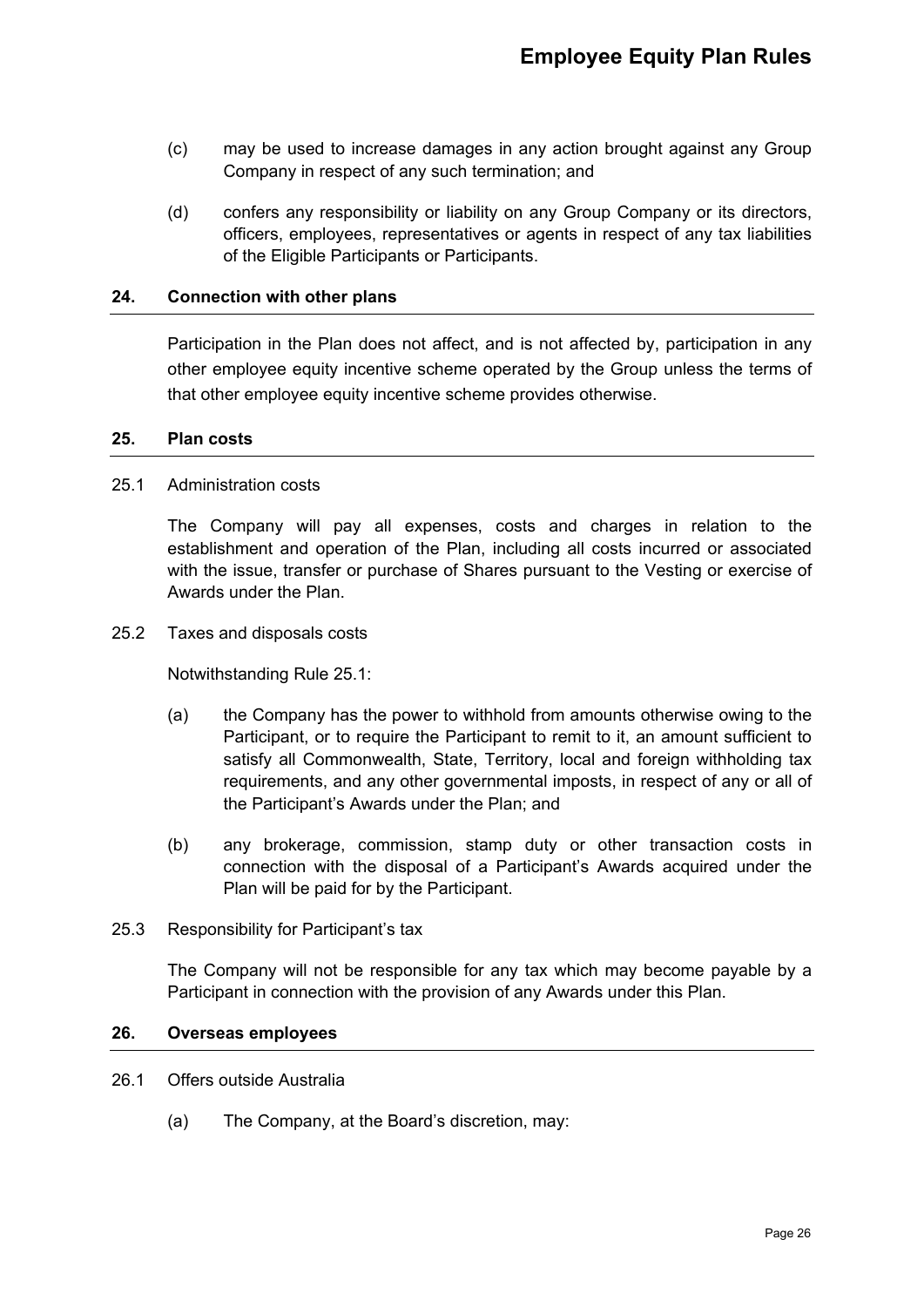- (i) offer Awards, subject to the law in the jurisdiction in which the offer is made, under the Plan to Eligible Participants who are residents in jurisdictions outside Australia; and
- (ii) make rules for the operation of the Plan which are not inconsistent with these Rules to apply to Eligible Participants and Participants who are residents in jurisdictions outside Australia.
- (b) Nothing in these Rules obliges the Board to make an offer to an Eligible Participant who is a resident in a jurisdiction outside Australia.

# <span id="page-27-0"></span>**27. Overriding restriction**

Notwithstanding any Rule, Awards may not be issued, transferred or dealt with under the Plan if to do so would contravene the Corporations Act, the Listing Rules or any other Applicable Laws or where the compliance with any Applicable Law would in the opinion of the Board be unduly onerous or impractical.

### <span id="page-27-1"></span>**28. Amendment to Rules**

28.1 General

Subject to Rule 28.2 and the Listing Rules, these Rules may be amended at the direction of the Board, by amending, adding to, deleting or otherwise varying the Rules, at any time in any manner the Board thinks fit in its absolute discretion.

28.2 Limitation on amendments

No amendment to the provisions of these Rules may be made which reduces the rights of Participants in respect of Awards to which they have completed and returned an Application Form prior to the date of the amendment, other than an amendment introduced primarily:

- (a) for the purpose of complying with or conforming to present or future State, Territory or Commonwealth legislation or the Listing Rules;
- (b) to correct any manifest error or mistake; or
- (c) for the purpose of enabling Participants to receive a more favourable taxation treatment in respect of their participation in the Plan.

#### 28.3 Eligible Participants outside Australia

The Board may make any additions, variations or modifications to these Rules in relation to the implementation of the Plan and the specific application of these Rules to Eligible Participants residing in jurisdictions outside Australia.